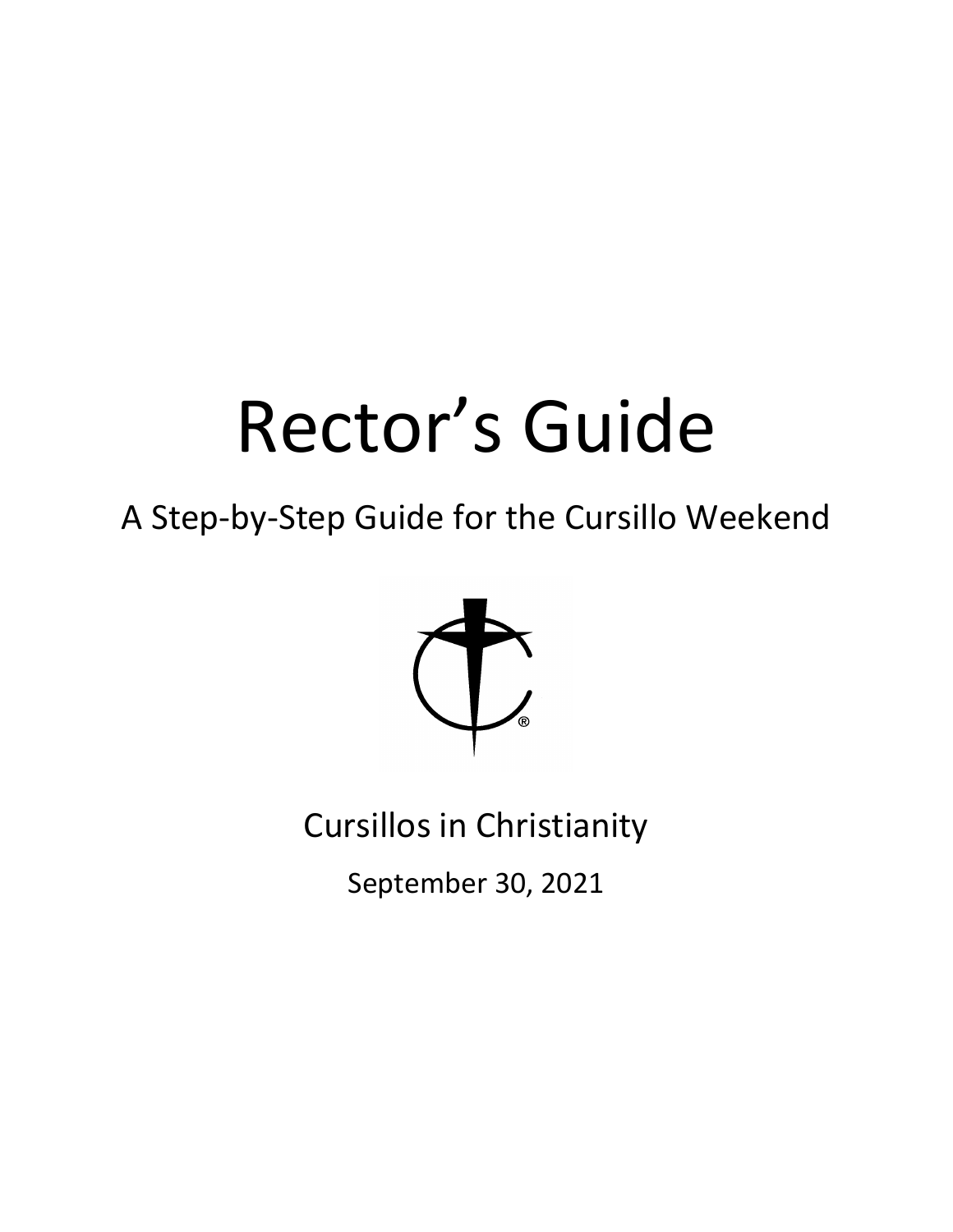# **THIS IS THE WAY**

#### **In the words of our founder Eduardo Bonnin:**

This is the way to conduct the Three Day Cursillo weekend today. This is the way through which, by the grace of God and the prayers of the brothers and sisters, it has been possible to achieve that a great many people over the years have had an encounter with Christ and decided to follow him.

I do not know how the Cursillo weekend will be conducted in the future. We started in a place where there was no electricity, and today we hand out the list of those attending the Cursillo printed by computer.

All I know is that if Cursillo is to remain faithful to the purpose for which it was intended and for which it was prayed and for which we have been grateful, it should not lower its target, and they should serve to give those who attend a "living", simple, clear and true experience of the Christ of the Gospel as best as possible. He, who through his resurrection and by his Grace, is alive, normal and close in each person.

This requires and calls for a personal encounter between Christ and each person. Obviously, the evil of the world is the evil of the human person, and what the person needs most is to encounter himself and then to be able to grasp with joy, and even perplexity, the invitation that Christ gives to him, so that by being connected to Him by Grace, and through that same Grace, he will understand the joy that comes from spreading it to others.

By its very nature, Cursillo has to go deep down into the depths of the person, into his innermost and intimate self, not merely into the specific circumstances surrounding him: whether married or single, practicing or indifferent etc. There has to be nothing that might deflect him from the target at which he aims. The encounter has to be between Christ and the person, face to face, one-on-one, and everything at the weekend Cursillo has to be focused on that one-on-one encounter. The unavoidable reality of magnetism or attraction between the sexes, or the determining presence of a familiar person – such as professional, marital, or family bonds, makes this one-on-one encounter impossible. The reaction has to be personal, radical and authentic.

There should be nothing that prevents or hinders that radicalism, perplexity and enthusiasm, which occurs in the person when he truly and earnestly BELIEVES that Christ loves him. Since at the weekend Cursillo a new dimension of faith is discovered, much deeper than the normal one, things are different when the person is being observed by someone who is watching, awaiting his reaction. For this reason, a Cursillo weekend should not be mixed; nor is it in any way appropriate that father and son, mother and daughter, two brothers or sisters, employers and employees, or a married couple go to the same Cursillo weekend together. If men and women go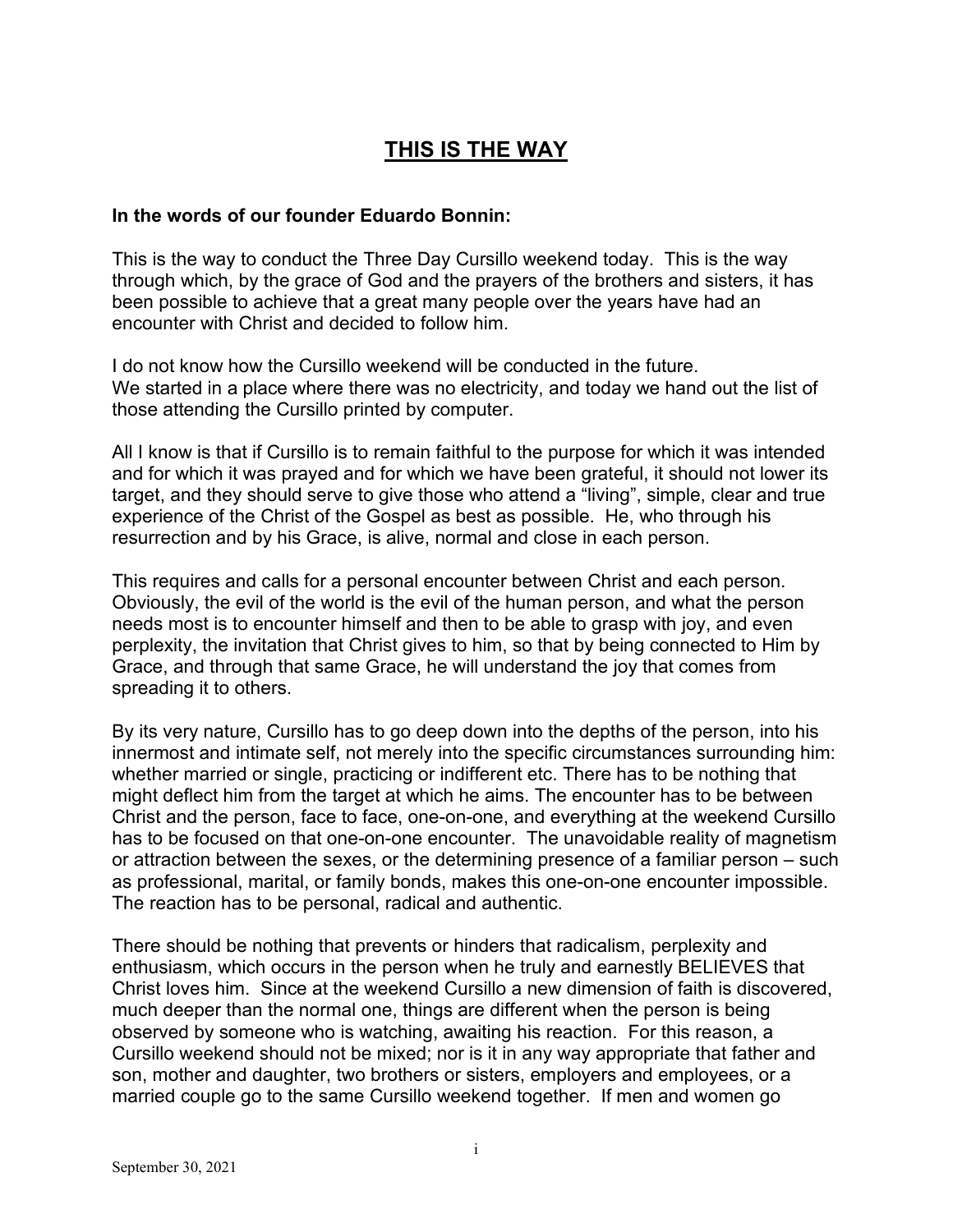together to a weekend, no one will behave as they would if they went separately. Christ is looking for the person, not for what surrounds him.

#### Cursillo makes no assumptions.

The person, who really wants to be a Christian, realizes the distance they have to go to actually become a true Christian. They become aware of the fact that they have to try and lessen that distance at every moment of their life. The conscious Christian life led by the person who has awakened to the possibility of longing to become a true Christian, impels them to thank God for every good thing that happens in their life. Knowing that Christ has us in mind and cares for us, we also learn to offer Him our bitter moments which we sometimes make even more bitter because we ignore that what Christ wants is to temper us through them ... and make us better Christians.

Provided everything at the Cursillo weekend is done as it should have been, in the end everyone is sincere.

Eduardo Bonnín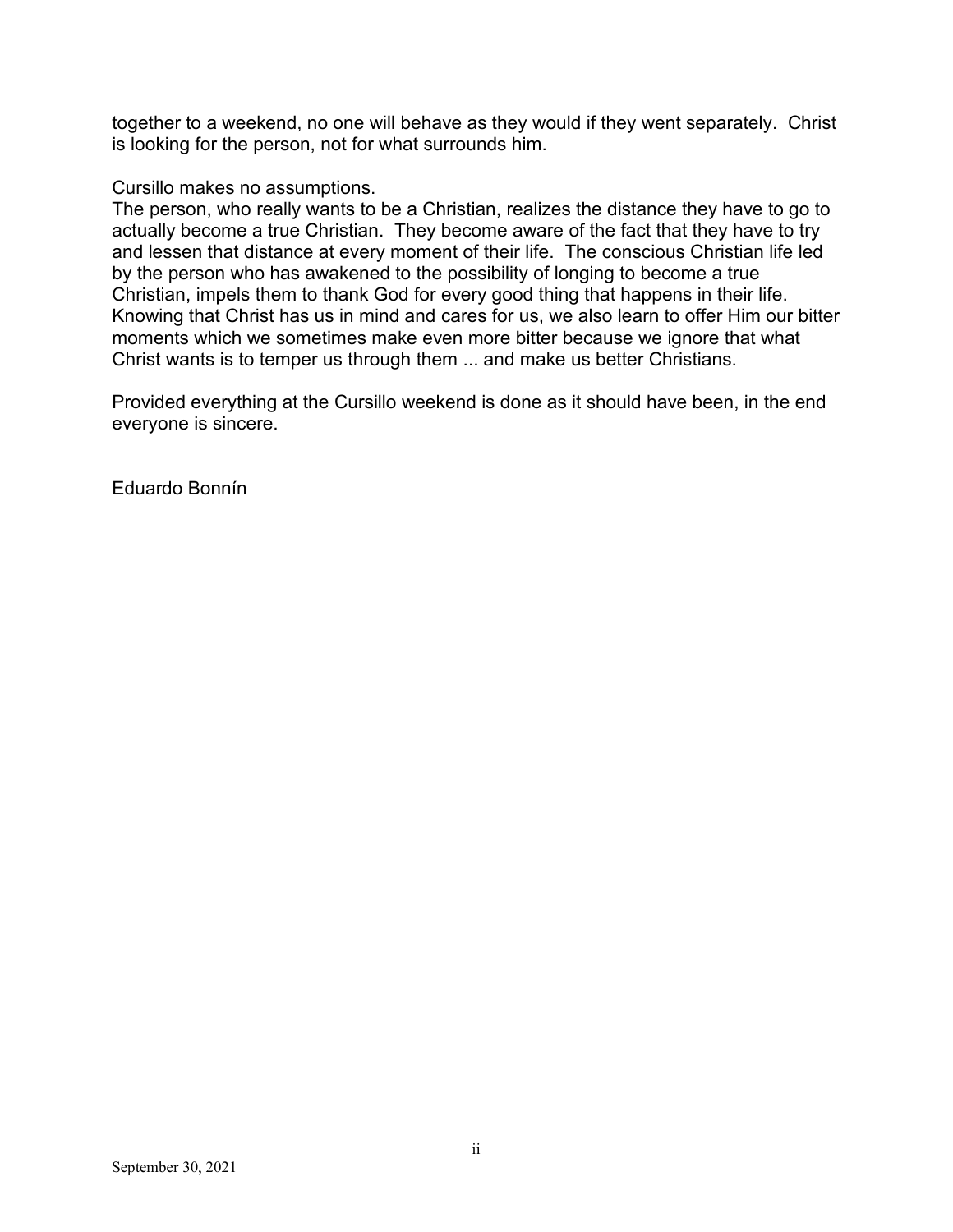[Note: Throughout the document square brackets have been used to affirm Eduardo's mentality by clarification and or explanation from Mallorca.]

[This timeline is to be used in accompaniment with – and not independent of – the Lay Rollos dated March 2020, and the Spiritual Advisor's Manual dated July 2016 (with 2020 updates and the new title: The Spiritual Advisor in the Cursillo Movement). While some changes may be necessary due to circumstances beyond our control, the amount of time allocated for Rollos, table discussion, corridor work, posters, and visits to Blessed Sacrament should be the last ones to be compromised and every effort should be made to keep the sequence described. The **sequence** and **time allocation** are what is most important NOT the schedule suggested below.]

| As appropriate          | Meeting place with the candidates                                         |
|-------------------------|---------------------------------------------------------------------------|
| As appropriate          | Departure to Cursillo location                                            |
| $7:00 \text{ pm}$       | Arrival at Cursillo location                                              |
| $7:45 \text{ pm}$       | "PRELIMINARY" rollo                                                       |
| 8:45 pm                 | Chapel: First Meditation: "Know Yourself"                                 |
| $9:20$ pm               | Way of the Cross<br>Break, Reading "Bankruptcy" (Appendix 2)              |
| $9:45$ pm               | Second Meditation: "The Prodigal Son"                                     |
| $10:15 \text{ pm}$      | Examination of Conscience - First Night (Appendix 3)<br>and Night Prayers |
| 10:45 pm -approximately | New Cursillistas retire to bed                                            |
| 10:45 pm -approximately | <b>Team Leaders Meeting</b>                                               |

## **THURSDAY**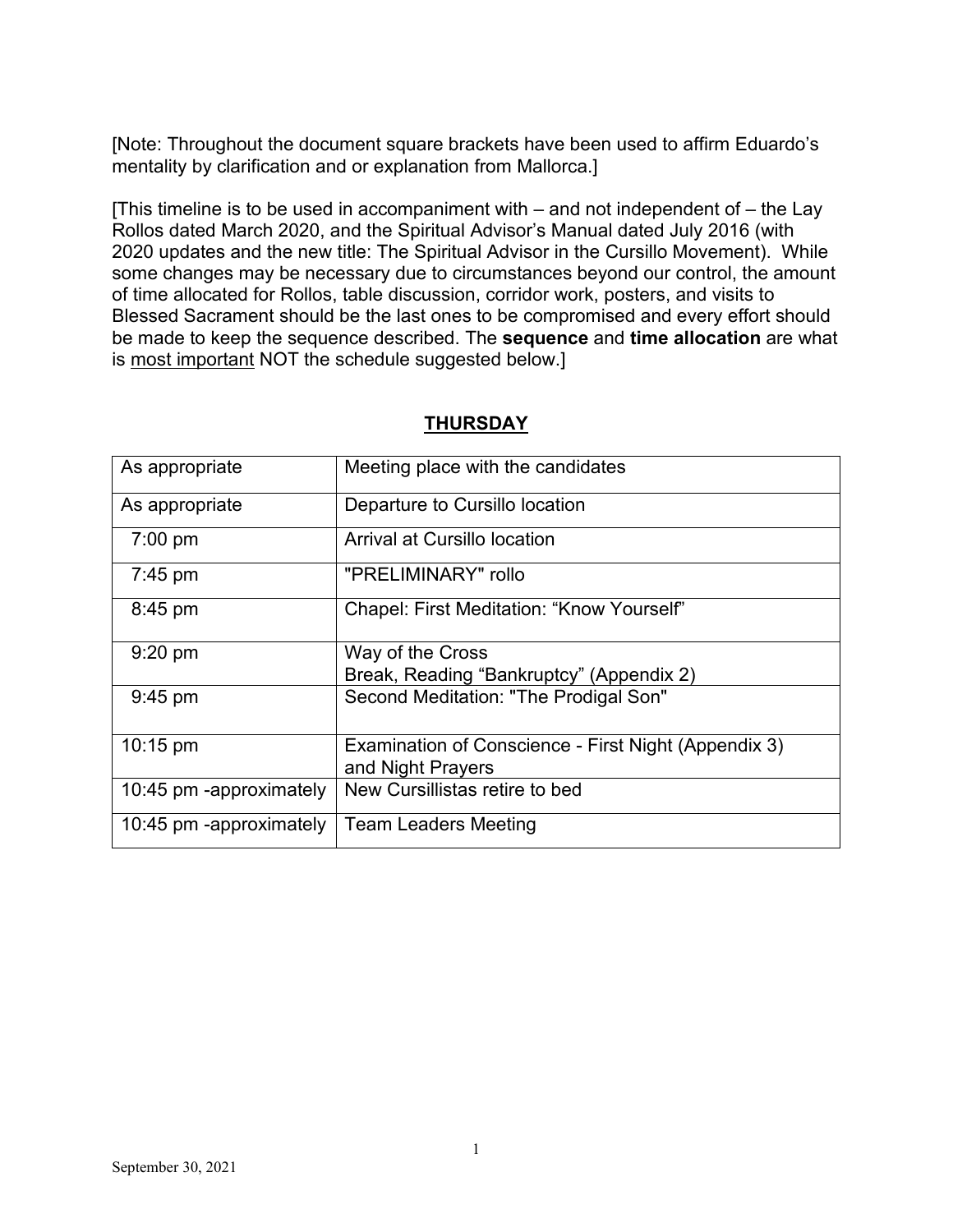## **FRIDAY**

# **First Day of the Three Day Cursillo**

| 7:00 am   | <b>First Bell</b>                                                                                                                                                       |
|-----------|-------------------------------------------------------------------------------------------------------------------------------------------------------------------------|
| 7:25 am   | <b>Second Bell</b>                                                                                                                                                      |
| $7:30$ am | <b>Chapel: Morning Prayers and Morning Offering</b><br>Third Meditation: "The Three Glances of Christ"                                                                  |
| 8:00 am   | Mass - Eucharist                                                                                                                                                        |
| 8:30 am   | <b>Breakfast</b>                                                                                                                                                        |
| $9:15$ am | Preparation of Rollo Room (Appendix 1: Workshop<br>Materials)<br>Pray with Rollista in Chapel (Team Leaders)                                                            |
| $9:30$ am | Talk by Rector before Ideal Rollo (Appendix 5)                                                                                                                          |
| $9:45$ am | Rollo: "Ideal"                                                                                                                                                          |
| 10:15 am  | Hobbies Sheet Explanation (Appendix 7)                                                                                                                                  |
| 11:00 am  | Rollo: "Habitual Grace"                                                                                                                                                 |
| 12:30 pm  | Lunch                                                                                                                                                                   |
| $2:15$ pm | Prepare Rollo Room<br>Pray with Rollista in Chapel (Team Leaders) [before every<br>rollo]                                                                               |
| $2:30$ pm | Rollo: "Layperson: Christian in the World"                                                                                                                              |
| $4:00$ pm | Rollo: "Actual Grace"                                                                                                                                                   |
| $6:00$ pm | <b>Dinner</b>                                                                                                                                                           |
| 7:30 pm   | Rollo: "Piety"<br>Intervention of the Rector (Appendix 8)<br>Visit to the Blessed Sacrament together (Team Leaders,<br>Spiritual Advisors and Cursillistas (Appendix 9) |
| $9:15$ pm | Gathering of Table Groups. Presentation of Posters<br>(Appendix 10)                                                                                                     |
| 10:15 pm  | Chapel: Examination of Conscience and<br><b>Night Prayers</b>                                                                                                           |
| 11:00 pm  | Meeting with Heads and Secretaries (Appendix 11)                                                                                                                        |
| 11:30 pm  | <b>Team Leader's Meeting</b>                                                                                                                                            |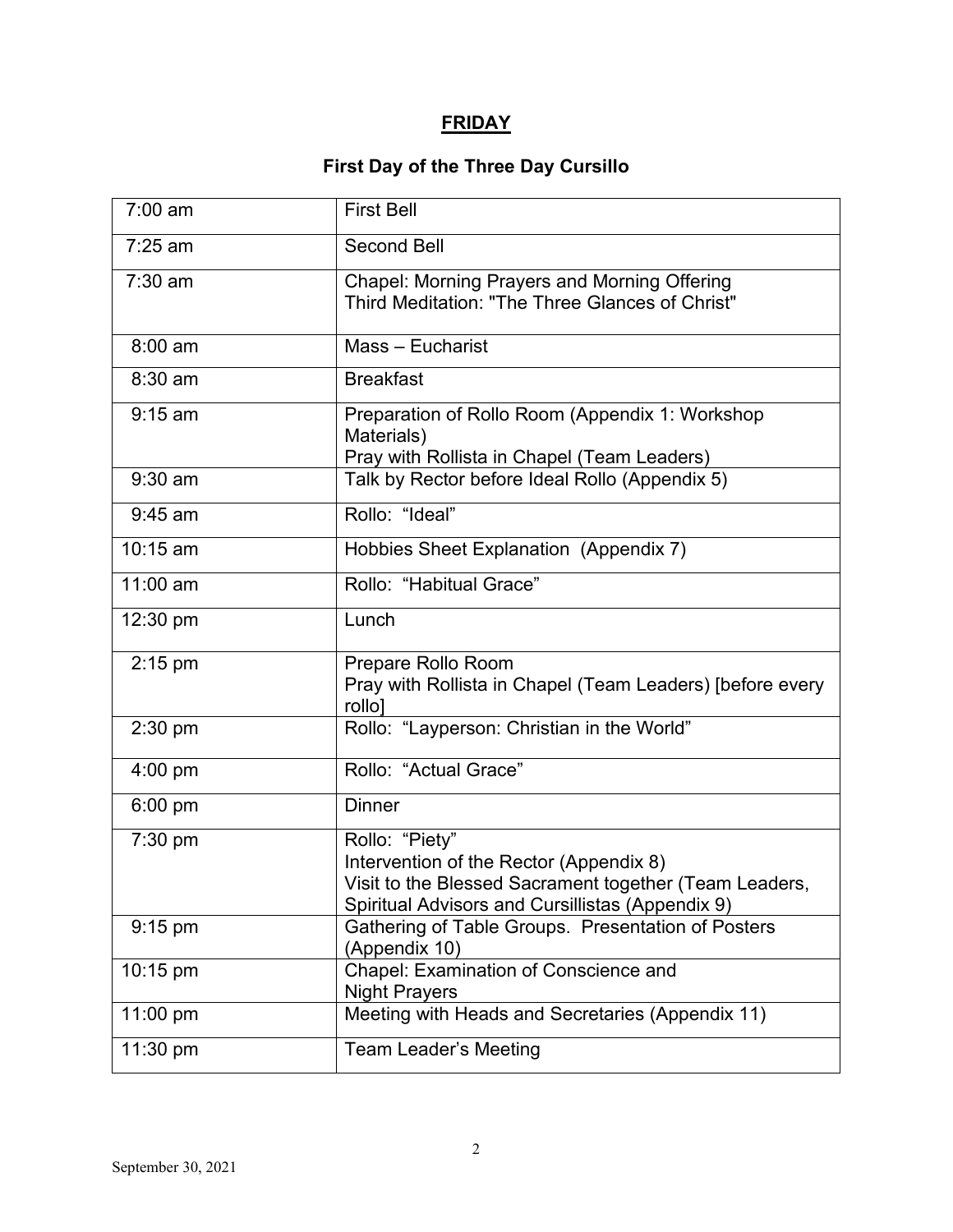## **SATURDAY**

# **Second Day of the Three Day Cursillo**

| $7:00$ am | <b>First Bell</b>                                                                 |
|-----------|-----------------------------------------------------------------------------------|
| $7:25$ am | <b>Second Bell</b>                                                                |
| $7:30$ am | <b>Chapel: Morning Prayers</b><br>Fourth Meditation: "The Person of Christ"       |
| $8:00$ am | Mass - Eucharist                                                                  |
| 8:30 am   | <b>Breakfast</b>                                                                  |
| $9:30$ am | Rollo: "Study"<br>(See Appendix 12 - Story of John)                               |
| 10:45 am  | Rollo: "Sacraments"                                                               |
| 12:30 pm  | Lunch                                                                             |
| 2:30 pm   | Rollo: "Action"                                                                   |
| 4:00 pm   | Rollo: "Obstacles to Grace"                                                       |
| $6:00$ pm | <b>Dinner</b>                                                                     |
| 7:30 pm   | Rollo: "Leaders"                                                                  |
| 8:15 pm   | Visit to Blessed Sacrament and Holy Rosary                                        |
| $9:00$ pm | <b>Fiesta [Social Gathering]</b>                                                  |
| 10:00 pm  | Reunion of the Table Groups [in the Rollo Room]<br><b>Presentation of Posters</b> |
| 11:00 pm  | Chapel: Examination of Conscience<br><b>Night Prayers</b>                         |
| 11:30 pm  | <b>Team Leader's Meeting</b>                                                      |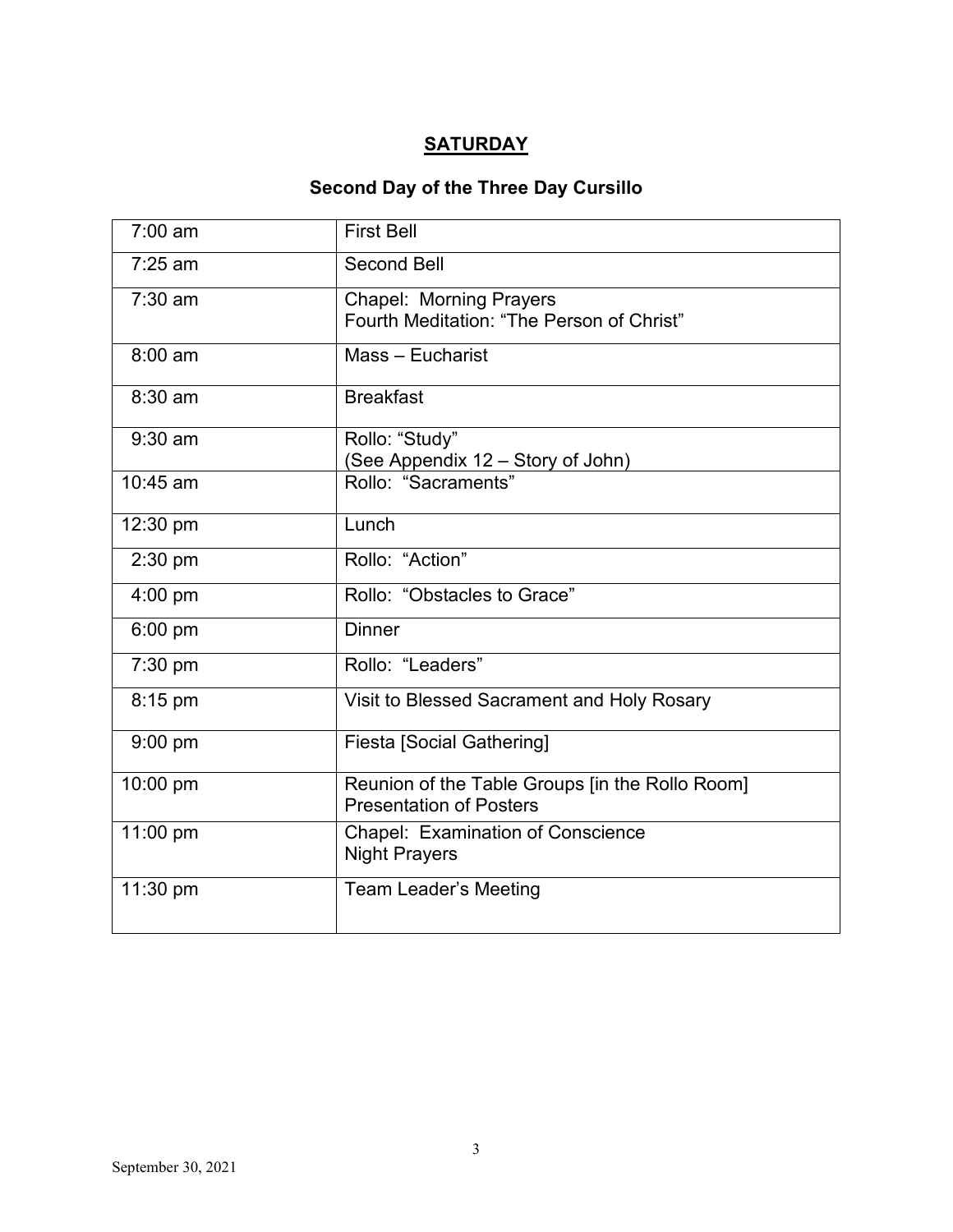## **SUNDAY**

# **Third Day of the Three Day Cursillo**

| $6:55$ am  | Mañanitas (Appendix 13)                                                                    |
|------------|--------------------------------------------------------------------------------------------|
| $7:45$ am  | <b>Chapel: Morning Prayers</b><br>Fifth Meditation: "Christ's Message to the Cursillistas" |
| 8:15 am    | <b>Breakfast</b>                                                                           |
|            | <b>Group Photo</b>                                                                         |
| $9:00$ am  | Rollo: "Study of the Environment"                                                          |
| $10:45$ am | Rollo: "Life in Grace"                                                                     |
| 12:00 pm   | Mass - Eucharist                                                                           |
| $1:00$ pm  | Lunch                                                                                      |
| 2:00 pm    | Rollo: "Christianity in Action"                                                            |
| $3:00$ pm  | Rollo: "The Cursillista Beyond the Cursillo"                                               |
| 3:30 pm    | Rollo: "Total Security" – Group Reunion and Ultreya                                        |
| 5:00 pm    | Clausura (Appendix 15)                                                                     |
| 6:15 pm    | Team Leaders give thanks before Blessed Sacrament                                          |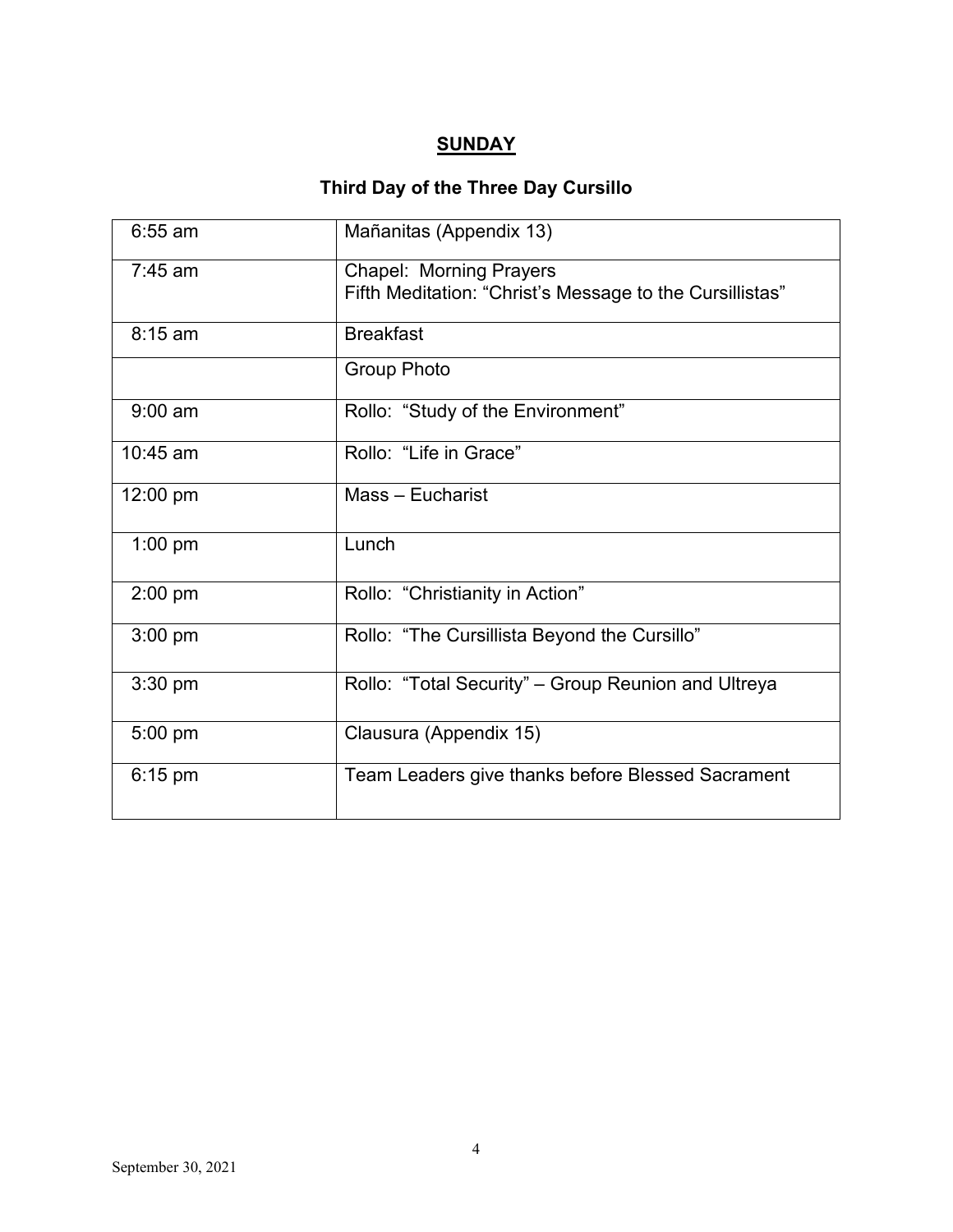#### FIRST NIGHT

# **THE THREE DAY CURSILLO**

# **SCHEDULE FOR THE FIRST NIGHT OF THE WEEKEND**

## **6:30 pm Place where the candidates will arrive**

[Everyone including team, candidates, sponsors and other Cursillistas meet at an appropriate place and time.]

From this very moment we will offer all our enthusiasm, dedication and spirit of charity (love).

We are not here to say farewell to the candidates but to welcome them.

Inform the Rector as the candidates arrive.

Pay attention to and take care of everyone in a natural manner, especially those who have isolated themselves.

#### **Traveling to the Retreat House**

[The team and the candidates travel to the Retreat House or Cursillo location together.]

See to it that friends or acquaintances go in separate cars.

Listen to the candidates and try to get to know them. Do not disclose anything to them as of yet.

Try to spot potential leaders to be assigned as Table Heads and Secretaries for the formation of the Table Groups.

Try to find out, with discretion, what their attitude is concerning the Cursillo

## **7.00 pm Arrival at the Retreat House**

(See Appendix 1 – Things to Bear in Mind)

On arrival at the Retreat House continue to accompany them, talk to them, and help them with luggage to where the room assignments will be made.

When all the Team Leaders and Spiritual Advisors have arrived, they (the Team Leaders and Spiritual Advisors) will go to the Blessed Sacrament to make a first visit with the Lord.

[This is a very brief visit, only a few minutes while the candidates are waiting to be shown to their rooms.]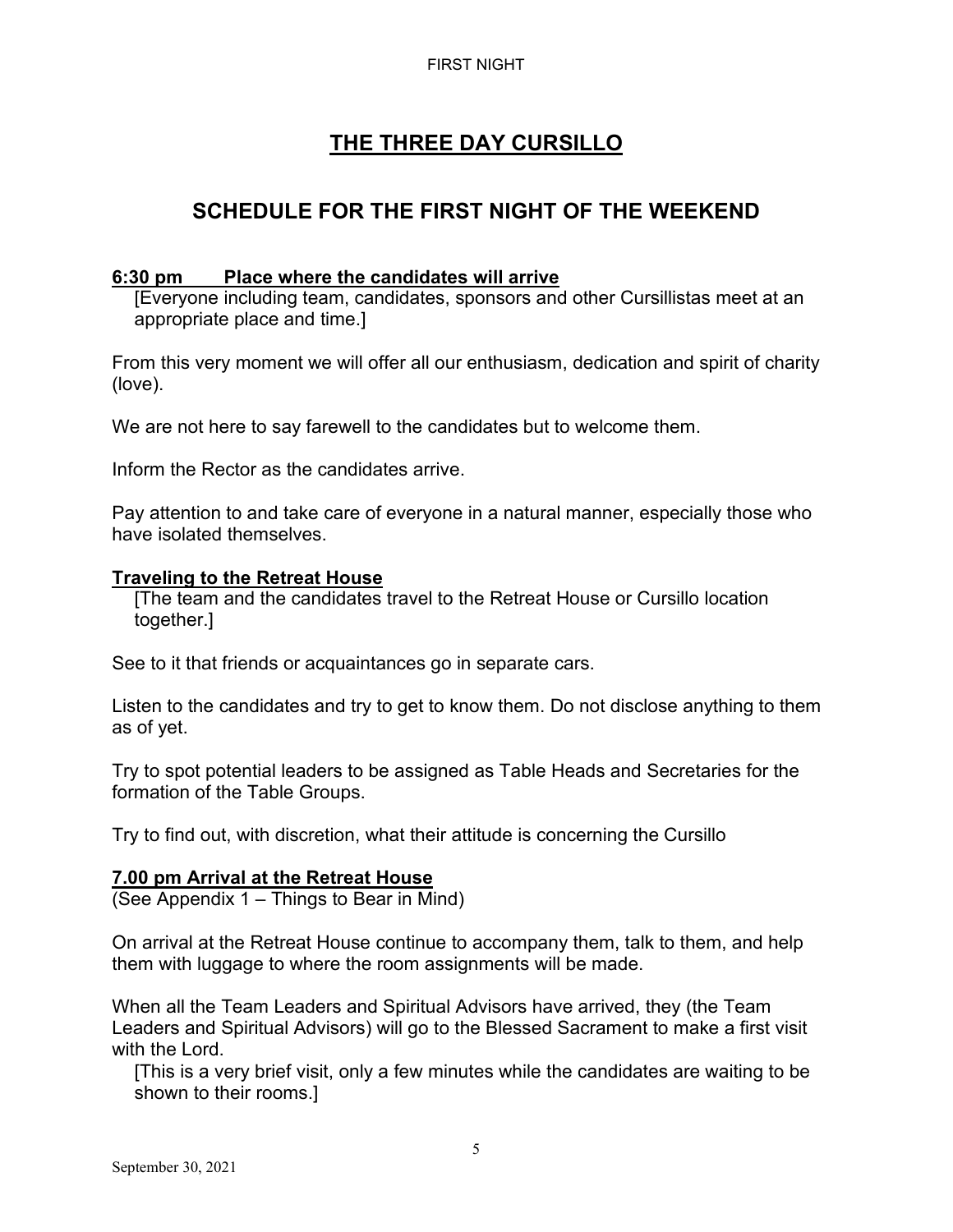Make sure that the farewell to all those who accompany the candidates is done as quickly as possible.

[This applies to sponsors or friends who have brought candidates who were not able to travel to the retreat center with the team.]

Do not start until all the candidates are there.

## **Room Assignments**

Begin with a short welcoming speech to the Cursillistas attending Cursillo Weekend number so and so

Before assigning the room number to each new cursillista, it is advisable the Rector explains that people acquainted with each other or coming from the same place have been separated, not to annoy anybody but with the aim of making it easier for us to get to know everyone. Say also that there will be several members of the team who will accompany them and help them find their rooms.

[Adjust what is said to meet your reality. The point is that where possible, those new cursillistas who already know each other, will be separated.]

Inform them that it is only to leave their suitcase and to return immediately to this same place.

Then proceed to assigning the rooms, calling each of the new cursillistas by their first and last name, asking them to stand up.

Once everybody has been assigned their room number the Team Leaders will accompany the new cursillistas to their rooms.

It is advisable that no one leave the gathering room before completing the sleeping room assignments, because in this way, they can begin to know the names of all their new friends for the first time.

## **7:45 pm – 8:30 pm "PRELIMINARY" Rollo [by the Rector]**

Once we have made sure all the new cursillistas, Team Leaders and Spiritual Advisors, are present in the Rollo Room, the Preliminary rollo will begin.

Its duration should not exceed 30 minutes.

Before beginning the Preliminary rollo, the Rector will indicate that we usually start all our activities by saying the "Prayer to the Holy Spirit", inviting all attendees to stand up for this.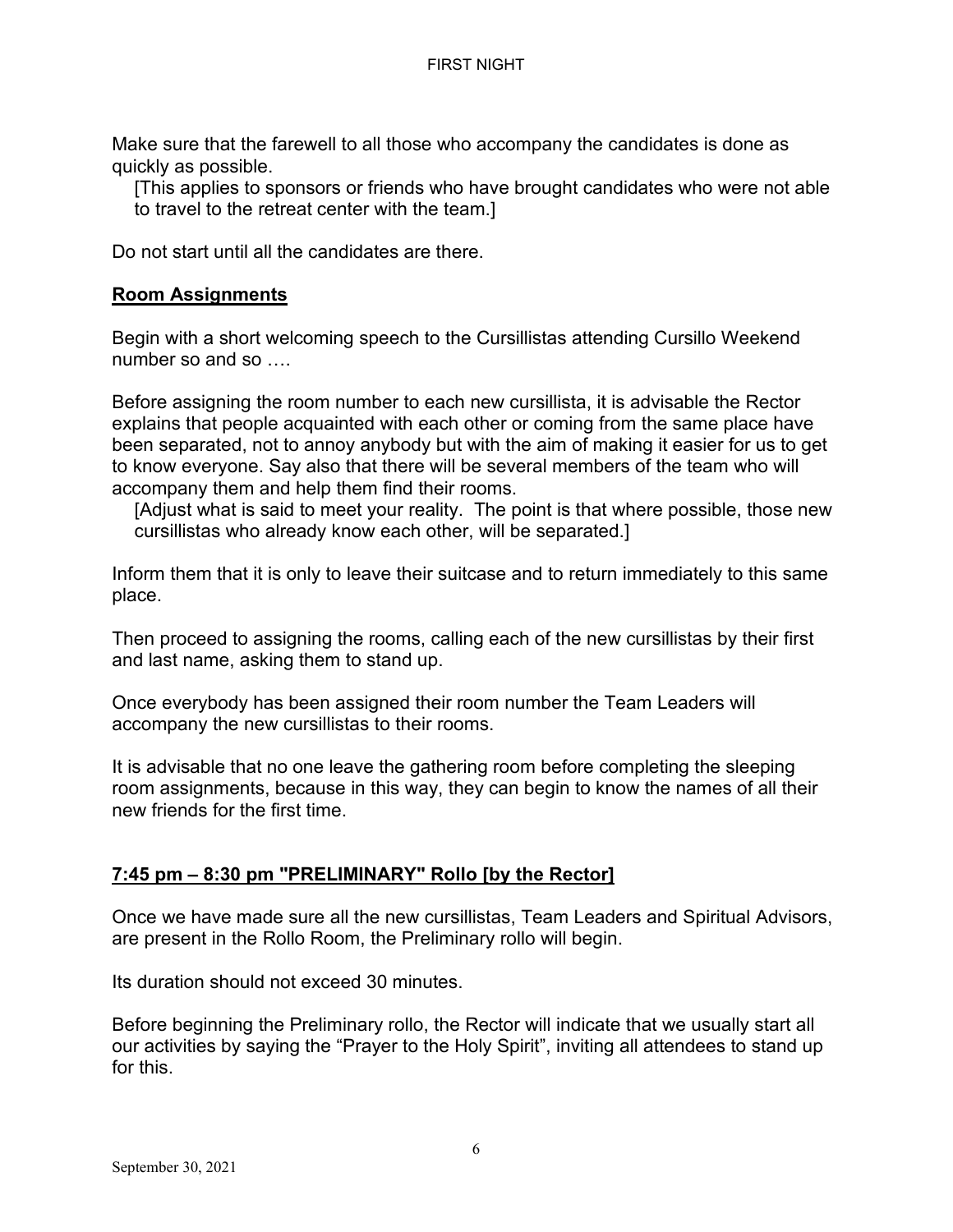[The Rector leads the prayer; the Team Leaders will probably join in; it is the first sign of the naturalness of prayer.]

After the Preliminary Rollo the Rector tells everybody that we will be going to the chapel to begin the first meditation, insisting on keeping the silence.

As they are coming towards the chapel, everybody: new cursillistas, Team Leaders and Spiritual Advisors, will be given a copy of the *Pilgrim's Guide*. Stress the need to carry the Guide with them at all times. Explain that the blank pages should not be filled in and that the purpose of these pages will be explained later.

Ask everyone to put their name on the page intended for that purpose.

The Rector gives thanks after the rollo.

[Prayer of Thanksgiving from the *Pilgrim's Guide*, page130, an Our Father and a Hail Mary. Those who know the prayers and responses will join in.]

At the end of the rollo, it is advisable for someone to alert the kitchen to tell them the approximate time when they will be taking a coffee or snack break.

## **8:45 pm First Meditation: "Know Yourself" - Why are you here?**

The Rector asks them to let this be a 'pause' in their life, "How are you?", just to reflect on one's own life. It will be helpful to look backwards and see what the film of one's life has meant to him.

Make sure everybody is present.

Before the Rector begins with the preparatory prayer for the Meditation, he will indicate the most appropriate posture to adopt in the chapel.

[This is simply the most comfortable position for them. Some may like to kneel while others prefer to sit and some may wish to stand. At the Rector's discretion.]

"Preparatory Prayer before Meditation" (*Pilgrim's Guide*, page 27) **Meditation** [Spiritual Advisor] After the meditation: "Thanksgiving after Meditation" (*Pilgrim's Guide*, page 29)

After this meditation the Rector leads Father Llanos' *Way of the Cross* contained in the *Pilgrim's Guide*, page 105. Select three cursillistas: one to carry the Cross and the other two to carry the two candles and we say that if they find them heavy to carry it was indeed much heavier for Christ, who did it and had to suffer it in reality.

The text has to be read aloud, deliberately, unhurriedly, and well.

[This is done very simply with no additions, music or embellishments.]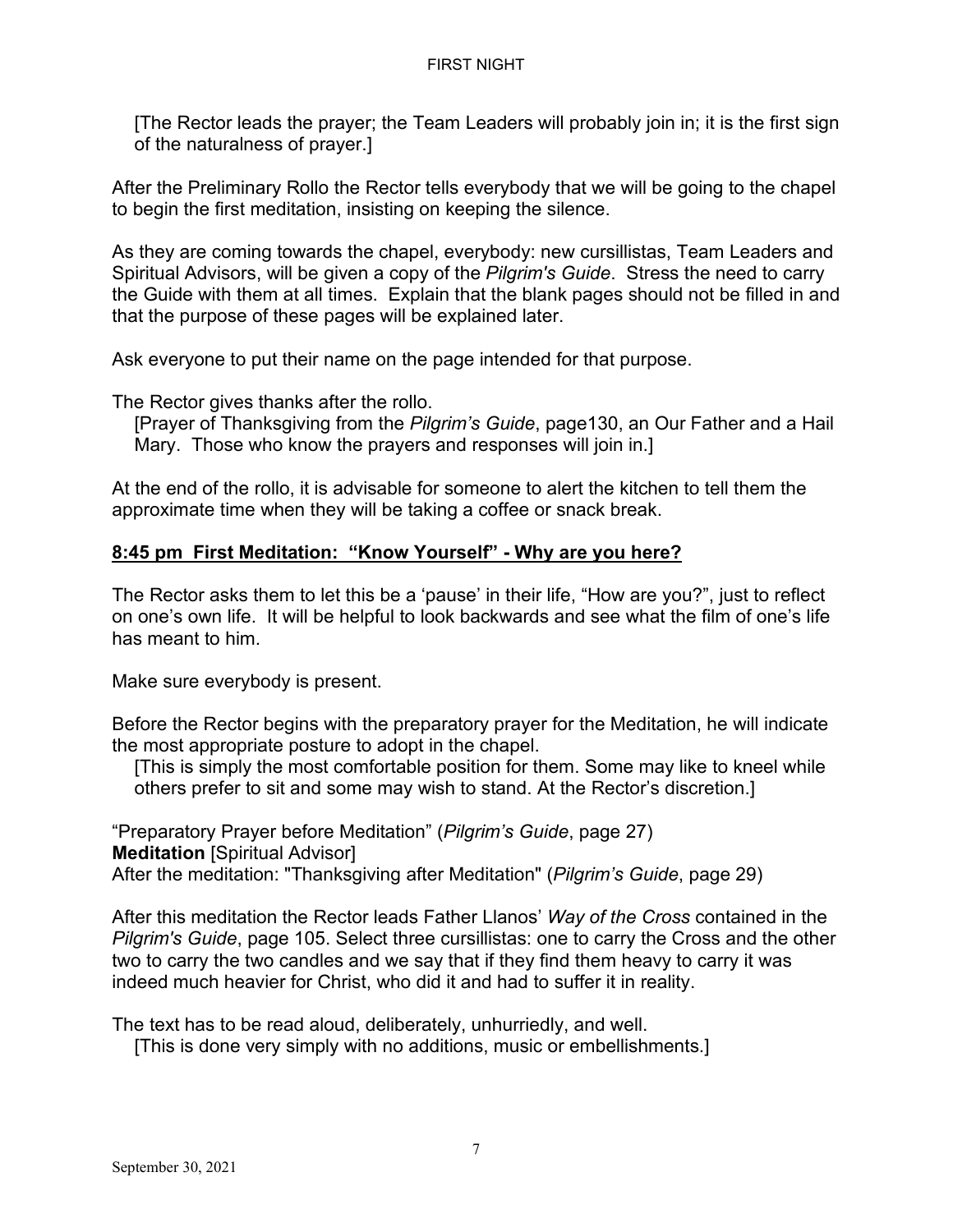Once the *Way of the Cross* is finished the Rector will inform everyone that there will be a few minutes for a washroom break if they wish.

[Keep in mind we are in silence.]

When we Ring the bell, please go to the room indicated for dinner (or snack).

## **9:20 pm Bankruptcy Reading**

The Rector introduces the story "Bankruptcy", (Without Christ and With Christ) **(APPENDIX 2)** 

So that the silence makes no one feel ill at ease, the readers must try and read slowly, so that the reading lasts through the session. The Team Leaders will take turns doing the reading; it is not necessary that all the Team Leaders read.

At the end of the snack, after the reading of "Bankruptcy", we give a few minutes for everyone to stretch their legs, keeping in mind that we are in silence.

Ring the bell to go to the chapel for the second meditation.

## **9:45 pm Second Meditation: "The Prodigal Son" - God, revealed by Christ**

The Rector introduces the Spiritual Advisor who gives the Meditation. The Parable of the Prodigal Son, is explained but with emphasis on the father's attitude at the return of his son.

Whatever each of our lives has been, it is always possible to return to the house of the Father who is waiting for us with open arms.

Preparatory Prayer before Meditation (*Pilgrim's Guide*, page 27) Meditation [Spiritual Advisor] Thanksgiving after Meditation: (*Pilgrim's Guide*, page 29)

Followed by:

## **10:15 pm Examination of Conscience and Night Prayers**

The Rector will point out that, since this is the first night of the weekend, we will do a special Examination of Conscience which is not in the *Pilgrim's Guide*.

[The Rector leads this.]

## **See APPENDIX 3: Examination of Conscience – First Night**

The night prayers are done with the *Pilgrim's Guide*.

Read out loud and clearly.

**Night Prayers**: From the *Pilgrim's Guide,* page 70.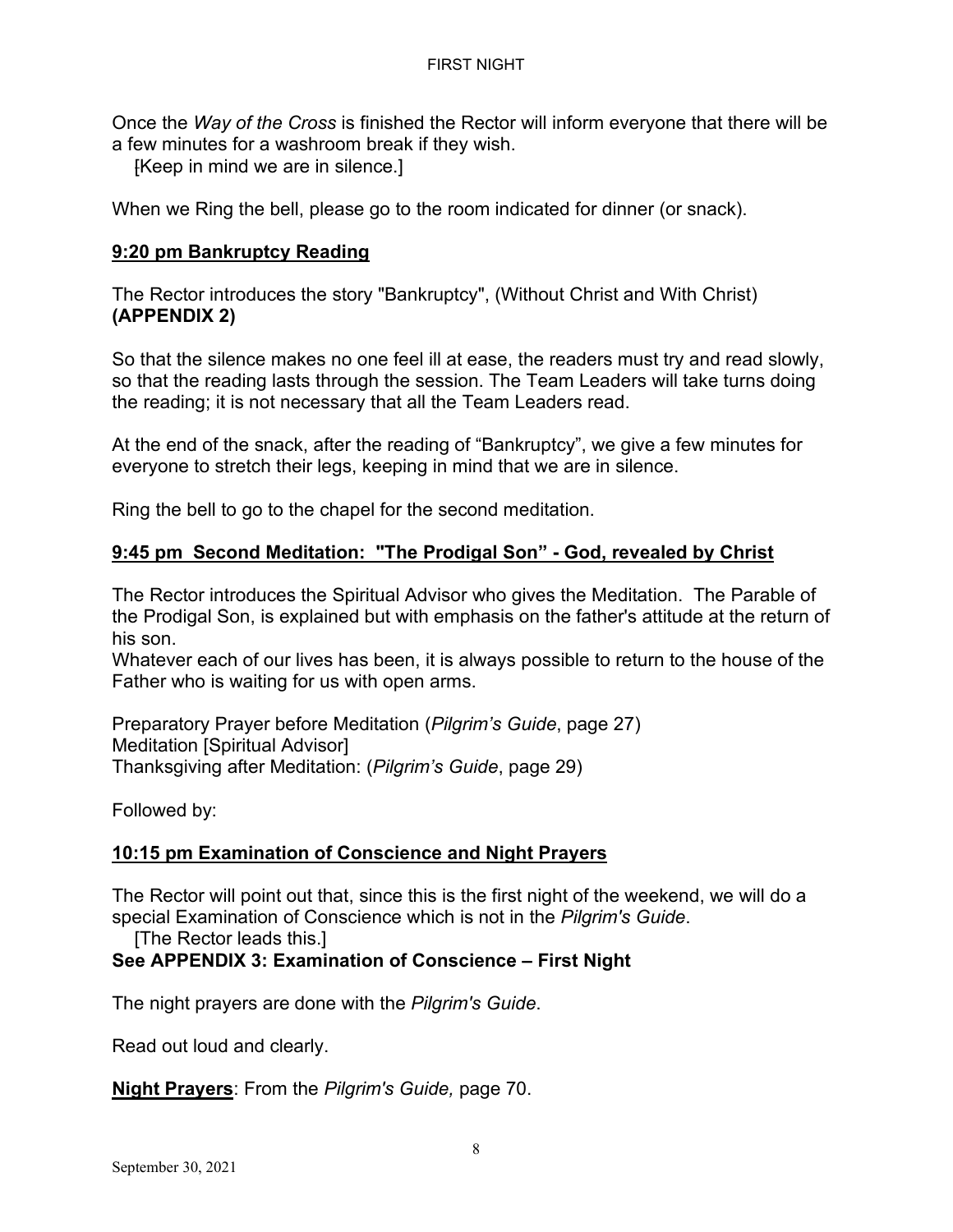At the conclusion of the night prayers, the Rector will give a series of practical notices:

- *1. Now we will go to our rooms in silence and we should try to rest because tomorrow will be a busy day.*
- *2. Tomorrow at seven o'clock the bell will ring and you will have 25 minutes to get ready, shower, etc.*
- *3. At 7:25 am the bell will ring again for us all to be here in the chapel at 7:30 am. Remember to always carry your Pilgrim's Guide with you.*
- *4. If someone gets up before 7:00 am try not to make noise, because we have to get our maximum rest and the bell will not ring until seven o'clock. Remind them of the "Spirit of Charity (Love)."*
- *5. If you need something, ask for it.*
- *6. Remind them that silence continues until tomorrow morning after Mass.*
- *7. There is a Priest available in case anyone wants to talk to him or receive the Sacrament of Reconciliation.*

Say good night to the cursillistas with a: "See you tomorrow at 7:30 am here at the chapel."

## **10:45 pm (approximately) Cursillistas retire to bed.**

After the cursillistas have all gone to rest, one of the Team Leaders will go around the corridors for a few minutes to prevent the formation of groups, the breaking of silence or disturbing someone's rest.

Provide assistance if there is any need for water, restroom, blankets, lights, etc.

If the Team Leader assigned to this task has to say something, he will do it quietly and with full respect for silence.

## **10:45 pm (approximately) TEAM LEADERS' MEETING.**

This will begin once you are satisfied all the cursillistas are now resting in their rooms.

It will take place in the location prepared in advance.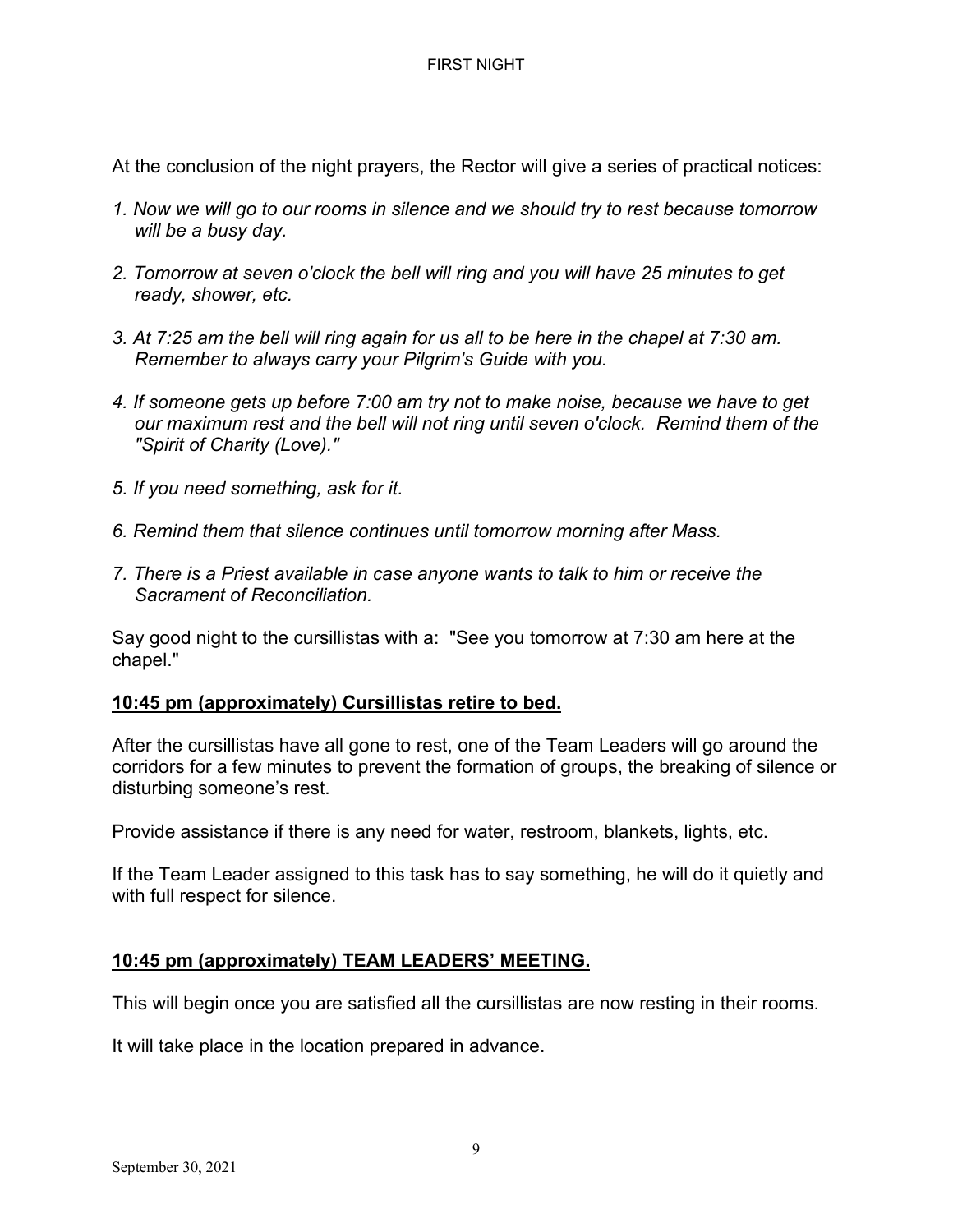All the Team Leaders and Spiritual Advisors will attend this meeting. It begins with the "Prayer to the Holy Spirit".

We will start by reading the notes on the candidates and adding missing data and filling in all the "quadrant sheet" finding out the particular circumstances of each of the candidates so that, when talking to them, we know what to expect.

[Quadrant Sheet - A list is made of the new cursillistas assigning them numbers 1 to 4 in terms of where they are in relationship to God. (1 being very close to God, 4 being far from Him). The same thing is done according to their attitude to the Cursillo itself.]

[This is the same psychology as is used in the Study of the Environment rollo, discerning what their attitude is in order to best know how to approach them. It is not meant to be judgmental.]

We will insist on the confidentiality of the information and will take care **not** to leave the list within reach of others.

[Every Team Leader is given information on all the candidates. This is done before the groups are formed.]

## **Formation of the Table Groups: Election of Heads and Secretaries of each Table Group.**

Each table is made up of 4 to 6 candidates. One of the candidates is appointed as the Table Head and another is appointed as the Secretary.

[The number of candidates at a table is determined by criteria, not by rules.]

The Team Leader(s) assigned to each Table Group **do not** form part of the table assignment list.

If there are new cursillistas who in their professional lives are bosses or managers, it is best they give the place to people who have ability and personality, but have never in their lives been head or director of anything, unless it is appropriate to do otherwise.

As for the choice of Secretaries, pick out those with some ability to write.

After the selection of Heads and Secretaries [from new cursillistas], proceed to the formation of Table Groups, taking into account the following criteria:

- Separate: friends, people living in the same village or town, people with the same background, profession, etc.
- Mix cursillistas in a varied way so in each Table Group there is a representation of all ages and social positions.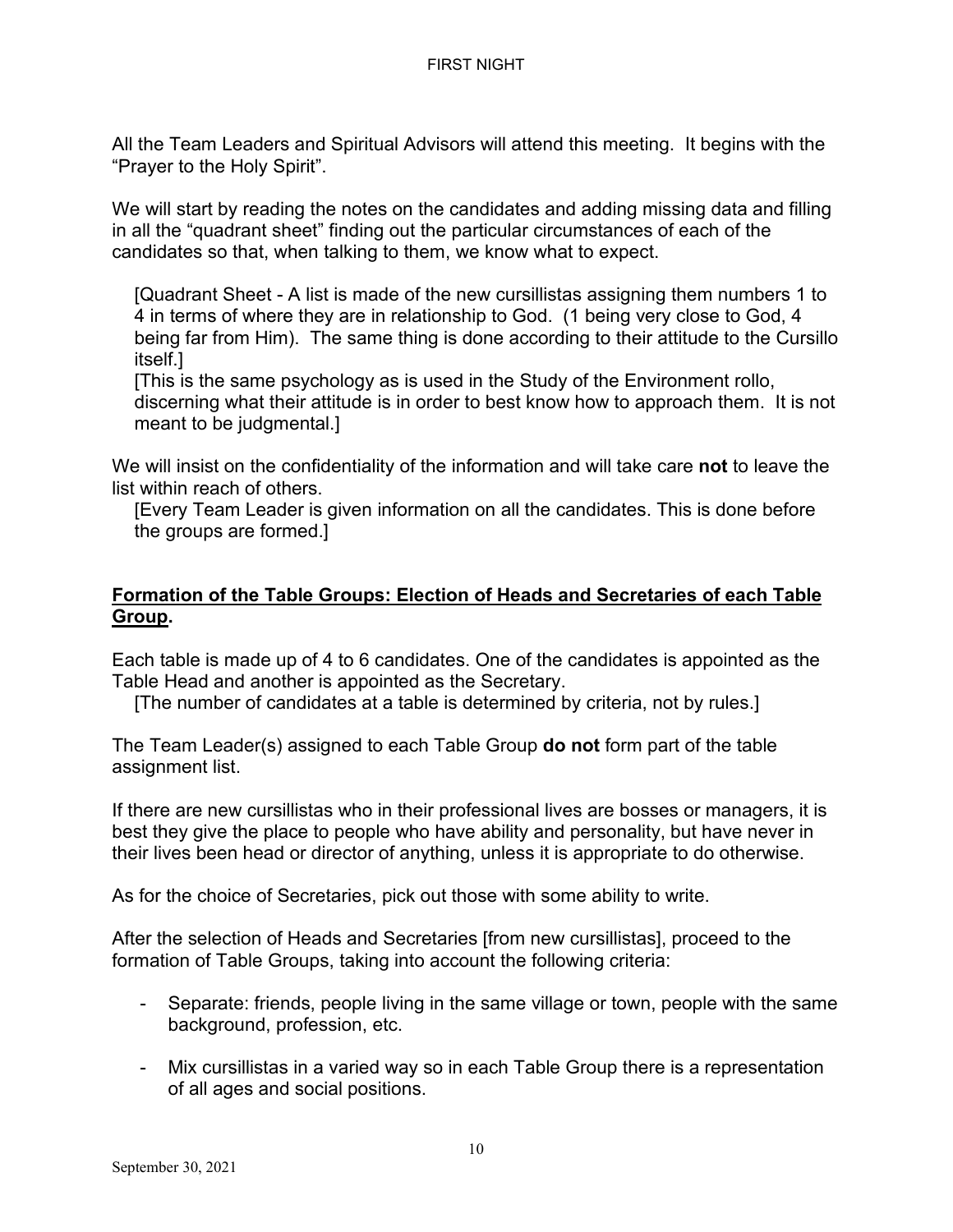Once all the Table Groups are formed, the Rector will read them out to make sure no errors have been made.

At a weekend for men all the Table Groups are given the name of a male Saint (Saint Peter, Saint Paul, etc.), and the name of a female Saint or Holy Virgin at a Cursillo for women.

Draw up the "Table Group lists" (one for each Table Group), names of all the cursillistas and indicating who is Table Head and Secretary.

Write the Table Group name at the top of the list followed by the name of each member, beginning with the name of the Head and the Secretary, stating their distinction along with their name.

The next morning, once the Table Groups have been appointed and have occupied their respective tables, the Rector will hand out the corresponding list to the Head of each Table Group.

Designate the Team Leaders who will accompany the Table Groups. Neither the Rector nor the Spiritual Advisors will be part of any Table Group.

It is advisable to remind the Team Leaders that the next morning they should occupy their place at the table straight away, before the new cursillistas**,** thus avoiding having to ask the new cursillista to make room for them once the Table Groups have been assigned and the cursillistas are already seated at their places.

Review the plans and schedule for the next day, the first day of the Cursillo.

Review the technique of the first day: Corridor work, sounding out, appraisal and performance of the Table Head.

[This means to talk about whether or not each Table Head is comfortable in the role.]

Remember you have to be a good listener and let the cursillistas talk. Do not give advice or solutions.

Each Team Leader should know the first and last name of all the members of his Table Group and talk to every one of them on the first day, exchanging views with them.

Each Team Leader will encourage the cursillistas to work in the Table Groups. Encourage them, but do not do the work himself. Being attentive to what they might need. Help anyone who might have difficulty in writing or taking notes.

Be discreet when handling information and lists. Take care not to let the new cursillistas sense that we have information about them or their personal characteristics.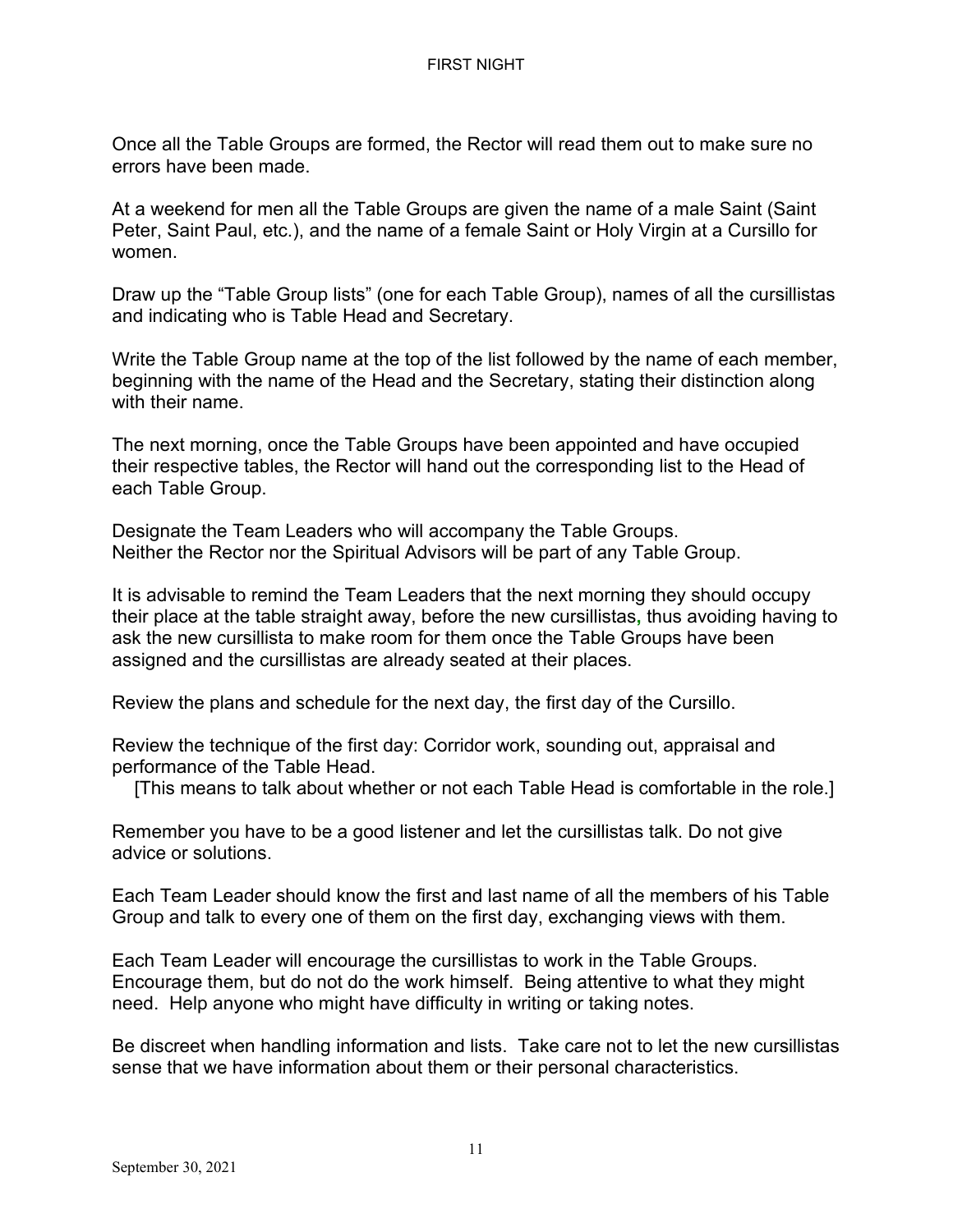The Team Leaders should not form cliques or small groups: looking or acting like you are important because you are a Team Leader.

All Team Leaders are to be present at every Rollo and activity of the weekend, take notes and do corridor work.

Team Leaders have to pray and sing with conviction and receive Communion every day. If one wishes to receive the sacrament of reconciliation, it is best to do so at the times proposed by the Rector in the chapel.

## **Designate the Team Leaders responsible for:**

- Ringing the bell
- Setting up the room for the Rollos.
- Starting the jokes and stories in the dining room, after each meal.
- Handing out the break activity items: ball, jump rope, etc. and getting all items back during the breaks. (See APPENDIX 1B-4)
- Giving out the Table Group lists with the names of all the members and detail of those who are Heads or Secretaries.
- Distributing and collecting the "Hobbies Sheets".
- Seeing to it that the chapel is ready for the Meditation and Eucharist.
- Initiating the singing of the hymn The Three Young Men, ("Bless the Lord all you Works of the Lord") in thanksgiving after the Mass. [This can be said using the *Pilgrim's Guide* beginning on page 51.]
- Initiating the songs before the Rollos. Reminding the Team Leaders that, before each Rollo, the whole team pays a visit to the Blessed Sacrament with the rollista. [This only takes a few minutes.]
- Organizing the seating of the Team Leaders in the dining room and in the chapel. [In the chapel the leaders take seats apart from each other. In the dining room one leader per table.]
- Reviewing the schedule and Rollos of the first day.
- Reminding the "Ideal" rollista not to say the "Prayer to the Holy Spirit" (because it has already been done when the Rector opens the day).
- Reminding the "Piety" rollista not to give thanks to the Lord. (Rector will do it). [It is the Prayer of Thanksgiving from the *Pilgrim's Guide*, page 130: "We give you thanks almighty God..."]

Clarify any doubts that may have arisen. Visit the Blessed Sacrament, say goodnight, and go to bed.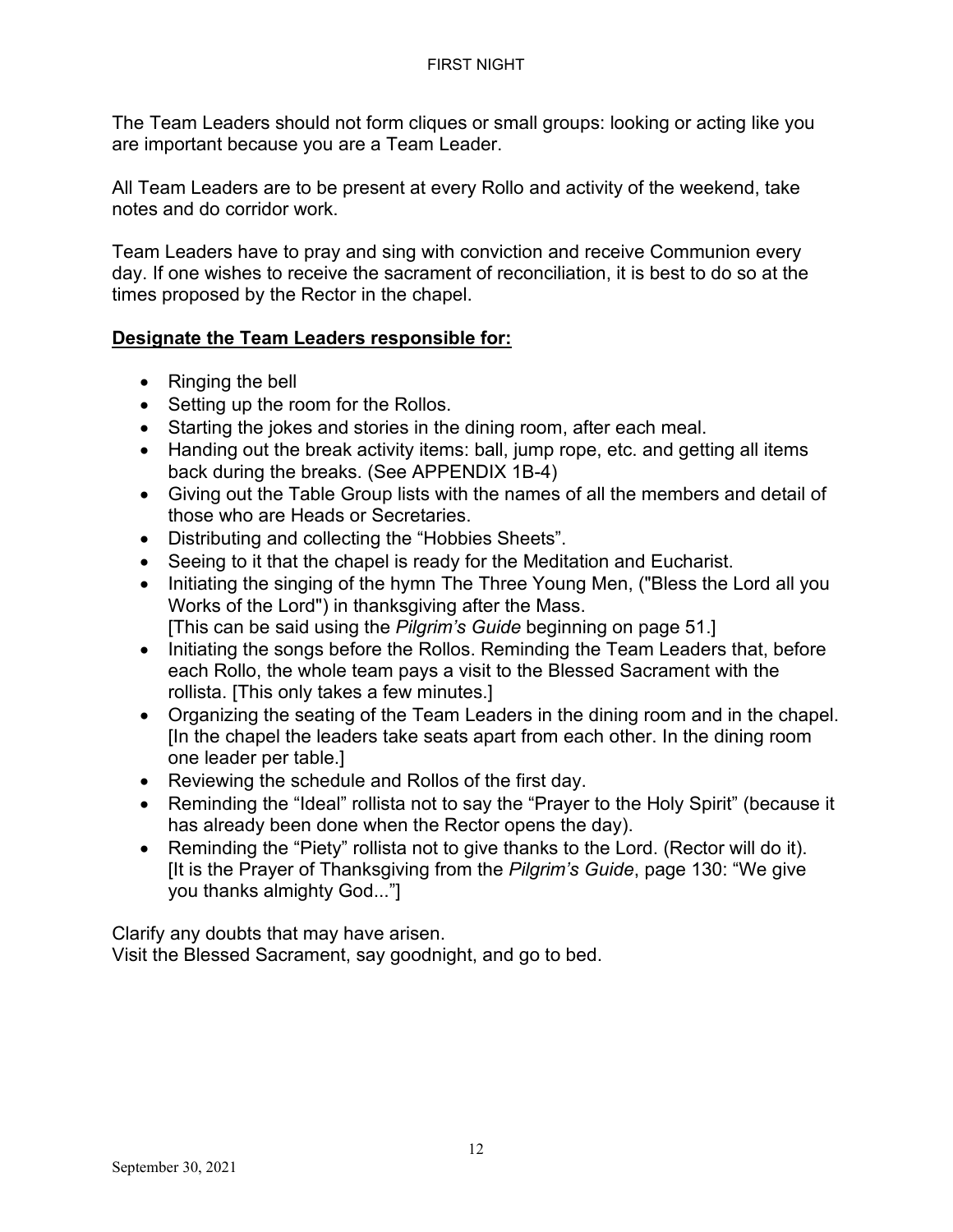# **SCHEDULE: FIRST DAY - THREE DAY CURSILLO**

## **7:00 am First bell**

It is advisable to knock at the doors of each room while the bell is being rung to prevent the stragglers from falling behind.

Time to get ready and dressed.

## **7:25 am Second bell**

Meet at the entrance to the chapel.

Before entering the chapel, make sure all the new cursillistas, Team Leaders and Spiritual Advisors are present and ready to start.

## **7:30 am Chapel**

Before starting Morning Prayer make sure everybody is there: new cursillistas, Team Leaders and Spiritual Advisors.

The chairs should be placed and counted, to ensure there are not too many chairs.

See to it that the new cursillistas occupy the front rows.

The Team Leaders will occupy the seats allocated at the meeting the night before.

The Rector will remind everyone when to sit, stand etc.

The Rector will stay at the rear of the chapel.

## **7:30 am Morning Prayers and Morning Offering**

(*Pilgrim's Guide*, page 19)

The Rector will say the "Preparatory Prayer before Meditation" (*Pilgrim's Guide*, page 27) before the Spiritual Advisor begins the Meditation.

**Meditation: "The Three Glances of Christ"** – Which glance do you deserve from Christ?

At the end the Rector prays the "Thanksgiving after Meditation" prayer (*Pilgrim's Guide* page 29) and then announces that Mass will follow immediately.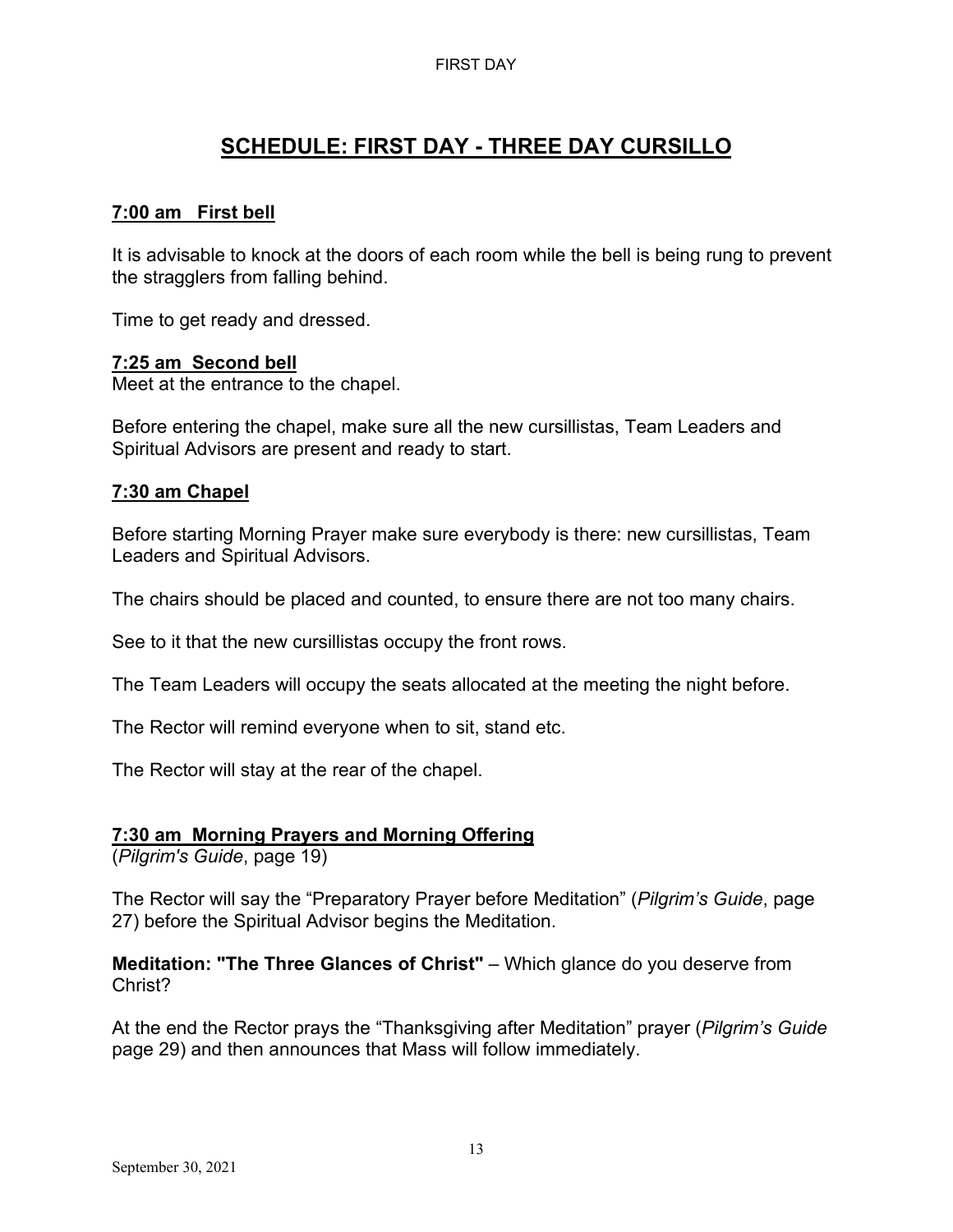## **8:00 am MASS - EUCHARIST**

- One of the Team Leaders will prepare the altar and will do the readings.
- When the Priest is ready to say the Mass, the Rector will read the introduction to the Mass. (*Pilgrim's Guide,* page 33)
- If there is more than one Priest on the weekend, one Priest is available before Mass to hear confessions. Remind the cursillistas of this fact.
- Advise everyone they should take the most comfortable position (sitting, standing, kneeling, etc.).
- The Rector will indicate where to find the prayers of the Mass in the *Pilgrim's Guide* (pages 33-47).
- During the Mass the Rector will say the petitions at the time of General Intercessions. **(See APPENDIX 4 – Our Petitions during the Mass)**
- The Spiritual Advisor informs them that communion is a voluntary act, with the only condition being that of living in Grace.

During communion the Team Leaders will watch and see who goes to receive communion and with what attitude they do it.

After the Mass the Rector will give thanks to God using the prayers from the *Pilgrim's Guide,* page 49, and then the hymn of the Three Young Men, ("Bless the Lord All you Works of the Lord") is sung or spoken. See *Pilgrim's Guide* page 51.

At the end of Mass, the Rector will announce that from this moment the silence is over and we all go to have breakfast.

## **8:30 am Breakfast (dining room)**

The Team Leaders will take their place at the table, separated from each other in order to mix among the cursillistas and take advantage of their proximity to start the "sounding out".

- One of the Spiritual Advisors will say grace. [If no Spiritual Advisor is present, the Rector says grace.]
- The Team Leaders and the Spiritual Advisors will serve at the tables.
- Before finishing breakfast, crack a few jokes so as to create a friendlier atmosphere.
- After breakfast, one of the Spiritual Advisors will give thanks.
- [If no Spiritual Advisor is present the Rector gives thanks.]
- Advise everyone that there is a break until the bell rings again.

Once outside the room one of the Team Leaders will hand out the football, baseball, jump ropes, etc.

The Team Leaders who do not have to prepare the Rollo room will mix with the cursillistas on an equal footing. Those Team Leaders who did not take a turn at setting the table will prepare the table for the next meal.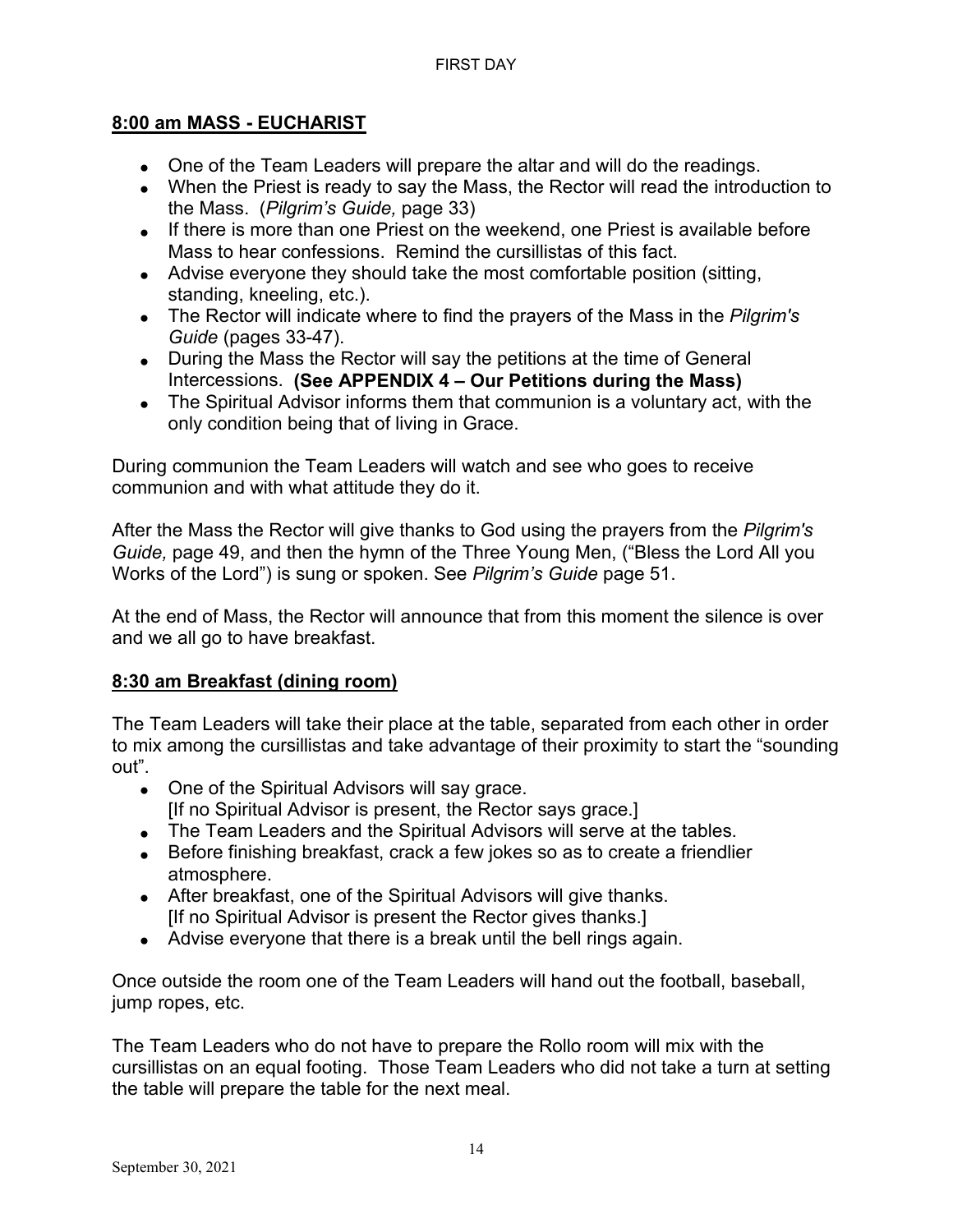## **9:15 am Preparation of the Rollo Room**

During this break two or three Team Leaders will prepare the rollo room (tables, chairs, table names) and make sure the necessary materials - hobbies sheets, poster paper, pens, notebooks, crayons, first aid items, etc. - are ready to be handed out. The material should not be distributed until after the talk by the Rector. (See **Appendix 1** – **Materials for Three Day Cursillo**).

[The members of the team (all of them) go to the chapel with the Rollista to pray before every rollo.]

## **9:30 am Ring the Bell to go to the Rollo Room**.

**Talk by the Rector BEFORE the "Ideal" Rollo: See APPENDIX 5 – We Form the Groups [read by Rector] See APPENDIX 6 – "Professor Cook" anecdotal story (read by Rector)**

## **9:45 am ROLLO: "IDEAL"**

The Rector says, "And now we will begin with the first "rollo" of today, which is going to be given by " Do not say the "Prayer to the Holy Spirit" as it has already been done.

## **10:15 am After the "IDEAL" Rollo**

[The person assigned to do so gives out the Hobbies Sheets.]

• "Hobbies Sheet" Explanation – **See APPENDIX 7**

The Rector will explain how to fill in the Hobbies Sheet. The Team Leaders and Spiritual Advisors should also complete the Hobbies Sheet.

- *In order that at the end of the Cursillo we have each and every sheet with their name, address and phone number of all of us who have lived this Cursillo.*
- Tell them once they are completed, they are to be given to the Table Head or Secretary and that they will be collected before the start of the next rollo.
- It is important that the data is clear, and it is advisable that before handing in the Hobby sheets a review is made for any missing data and a check that it is legible.

Hand out poster paper, pencils, crayons, erasers, and pencil sharpeners etc. for the creation of the posters.

[The posters may not be completed on time and the Rector encourages the members of the tables to work on the posters throughout the day.]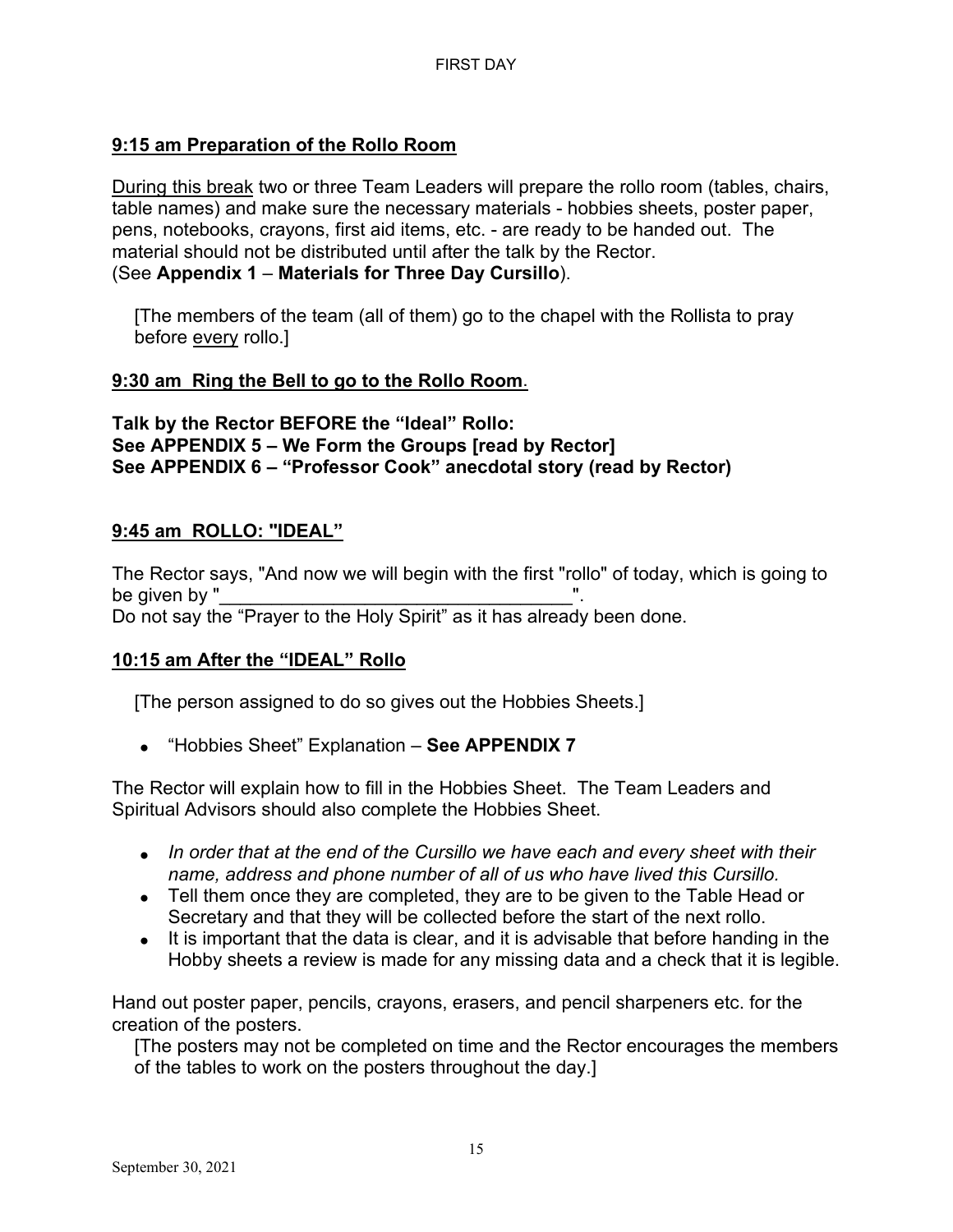The Rector announces that there is a break to stretch our legs and clear our heads, insisting that everybody should get organized to carry out the summaries and posters.

It is appropriate to take out the football or jump ropes etc. again at the beginning of the break.

## **11.00 am ROLLO: "HABITUAL GRACE"**

Collect the Hobbies Sheets.

[An explanation of the origins of the "De Colores" song is given before the Habitual Grace rollo.]

*Before the Rollo we will sing "De Colores" to clear our heads and warm up the atmosphere.* [Only two verses are sung.]

The Rector will announce the name of the Spiritual Advisor who is going to speak.

If time permits, upon completion of the Rollo, the Rector will say there is a short break, and that at the next bell everybody should go to the dining room.

#### **12:30 pm Lunch**

The Team Leaders and Spiritual Advisors will sit at different places to those they occupied at breakfast so as to provide an opportunity for others. If a Team Leader "wants" to sit next to someone, it is very simple, he just has to "keep track" of him or ask if they can chat with them during the meal and go together to the table in a natural way.

After grace is said by one of the Spiritual Advisors, the food, as always, will be served by the Team Leaders and Spiritual Advisors.

After the meal, when the dessert plates are being cleared away, start the joke session and keep it up until the Rector indicates that lunch is over. Upon completion, the Rector will say there is free time to work, to play or even to retire to rest for a while and at the sound of the bell, everyone will meet again in the Rollo room.

The Spiritual Advisor will give thanks.

## **2:15 pm**

Prepare Rollo Room Pray with Rollista in Chapel [before EVERY rollo - Team Leaders, 2-3 minutes]

## **2:30 pm ROLLO: "LAYPERSON: CHRISTIAN IN THE WORLD"**

Before the Rollo there must be a little "livening up" of the atmosphere.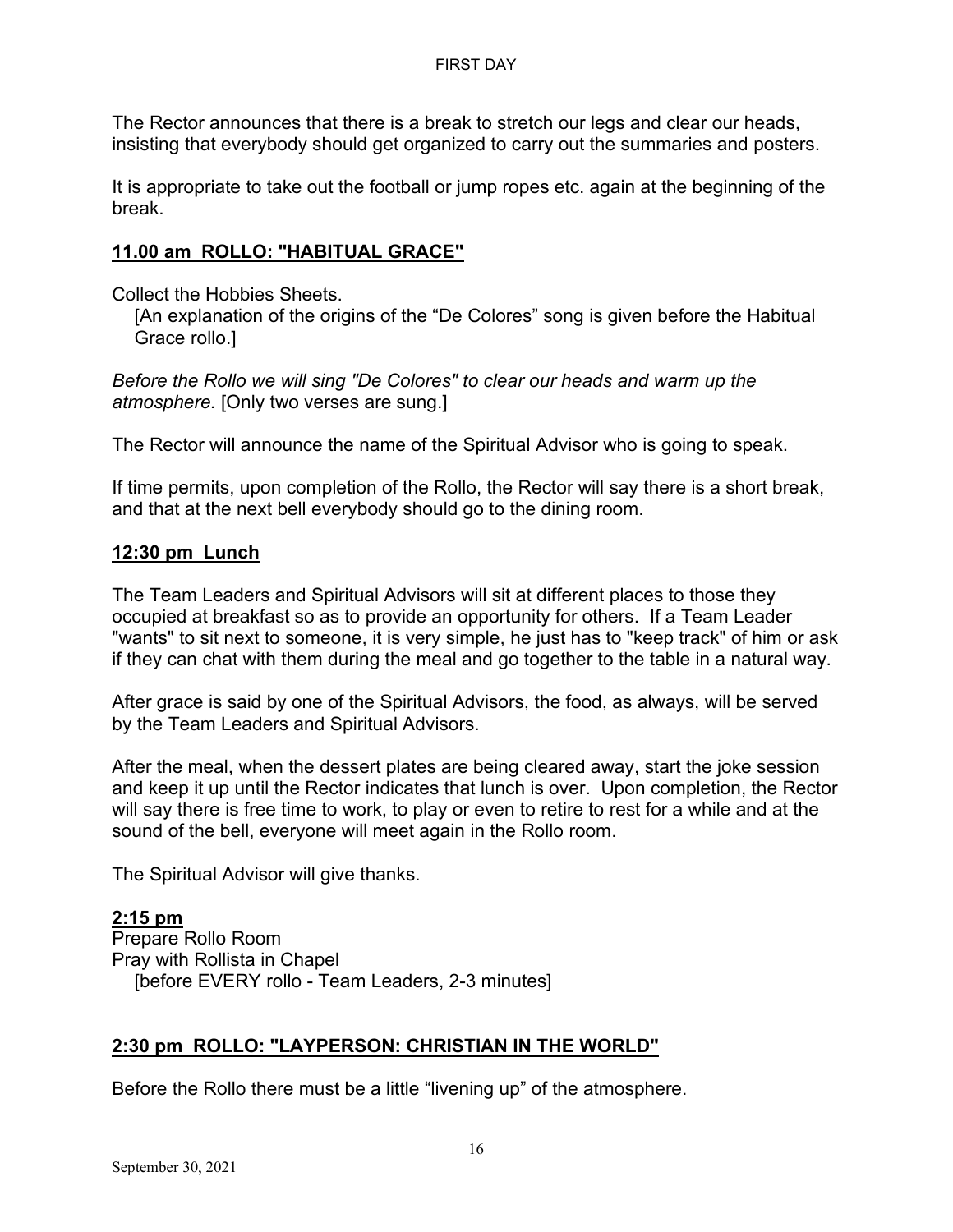[The Rector simply states: "The next rollo is given by…" This is repeated before every rollo.]

After the Rollo the Rector will give a reminder about posters, summaries, free time, break etc.

## **4:00 pm ROLLO: "ACTUAL GRACE"**

Free time for posters, summaries, going for a stroll, etc.

#### **6:00 pm Dinner**

There is free time here for people to work on their summaries and posters if they want or need to.

## **7:30 pm ROLLO: "PIETY"**

Before beginning the Rollo dedicate a few minutes to warm up the atmosphere with songs.

## **Rector's intervention after the "Piety" rollo (see Appendix 8)**

*After the Rector's intervention (talk) we will visit the Blessed Sacrament together* (Team Leaders, Spiritual Advisors and new cursillistas): **See APPENDIX 9: Visit to the Blessed Sacrament**

[The Rector will need to decide how much time can be allowed for posters and summaries for the Piety rollo to allow sufficient time for the visit to the Blessed Sacrament.]

#### **9:15 pm Gathering of Table Groups. Submission of summaries and posters See APPENDIX 10: Reunion of the Table Groups.** Submission of posters and summaries.

- "Prayer to the Holy Spirit"
- *This is the last action of the day in the Rollo room and it should be cheerful. Let's do a review of the day. This is also a serious time because you have to respect the one who is speaking and explaining their poster.*
- *We are not going to give a Rollo, or a Lesson or a critique. We are going to express what is the central idea of each rollo.*
- *The Rector names the rollo, and then calls on the Table for its representative to read the rollo summary and explain the corresponding poster of the day's rollos: Ideal, Habitual Grace, Laity, Actual Grace and Piety.*
- *There is no need to have the Table Head or Secretary give the summary but anyone from the Table can do it.*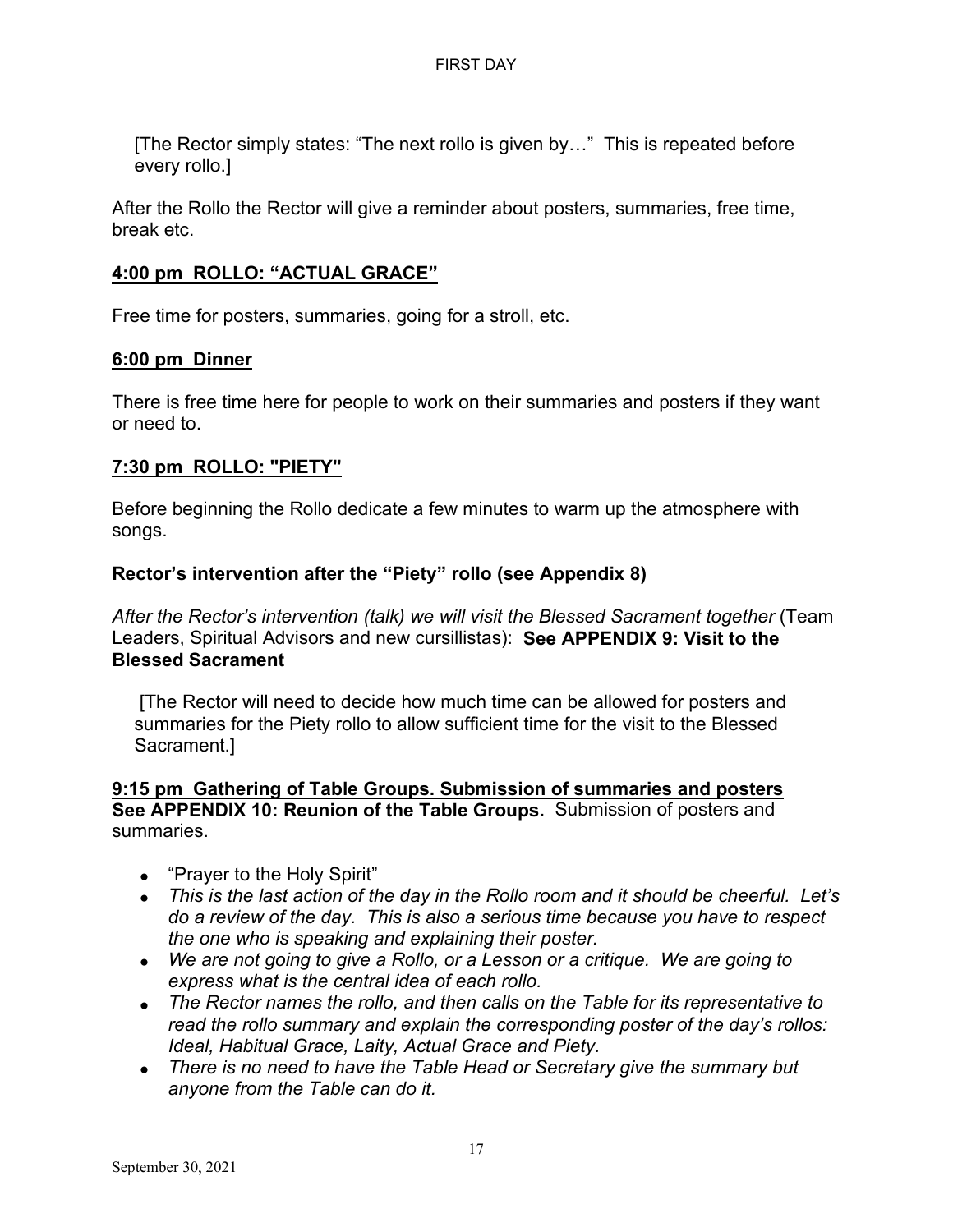• At the end, the Rector will make an assessment of the Summaries stating, *"This day has not been bad, but surely tomorrow will be better*". Then it is explained that we are going to say good night to the Lord in the Chapel.

## **10:15 pm Examination of Conscience and Night Prayers.**

- The Examination is done following the *Pilgrim's Guide*, however, circumstances experienced during the day may be introduced. Emphasize whether there has been enthusiasm, dedication and spirit of charity (love).
- Examination of Conscience, *Pilgrim's Guide,* page 65.
- After the Examination of Conscience, we say Night Prayers also following the *Pilgrim's Guide,* page 70.
- At the conclusion of the Night Prayers, the Rector will insist we all need to have a good rest and will ask the cursillistas not to linger chatting in the corridors because tomorrow we will have a busy day. The bell will ring, like today, at 7:00am and again at 7:25am to meet at 7:30am in the chapel.
- The Rector will say that there is a Priest(s) available in case somebody wants to stay and talk to them or go to confession.
- The Rector will ask the Heads and Secretaries of the Table Groups to stay in the chapel for a moment and say the rest can go to bed, except those who wish to stay and go to confession. (See Appendix 11 – Visit with Heads & Secretaries)

## **11.00 pm Visit with Heads and Secretaries**

• When we are sure all the other new cursillistas are already in their rooms, after one of the Team Leaders has gone around the corridors for a few minutes, the Heads and Secretaries will be invited to join the Team Leaders in front of the Blessed Sacrament.

[This visit is to encourage the Heads and Secretaries to take ownership with humility of what is happening at their tables and simply to say 'good night' to the Lord.]

## **APPENDIX 11: VISIT WITH HEADS AND SECRETARIES – First Day**

• The visit begins with the "Prayer to the Holy Spirit". [The visit ends with the "Lord's Prayer", Hail Mary and Glory Be, after which the Heads and Secretaries go to bed or to confession if they wish.]

## **11:30 pm TEAM LEADERS MEETING**

• [After the Heads and Secretaries leave and the Spiritual Advisors arrive], The Team Leaders and Rector will review each Table Group one by one. Each Team Leader will say whether his Table Group is running smoothly, and the attitude found in each of its members, setting the plan for the next day about who should talk to whom and so on.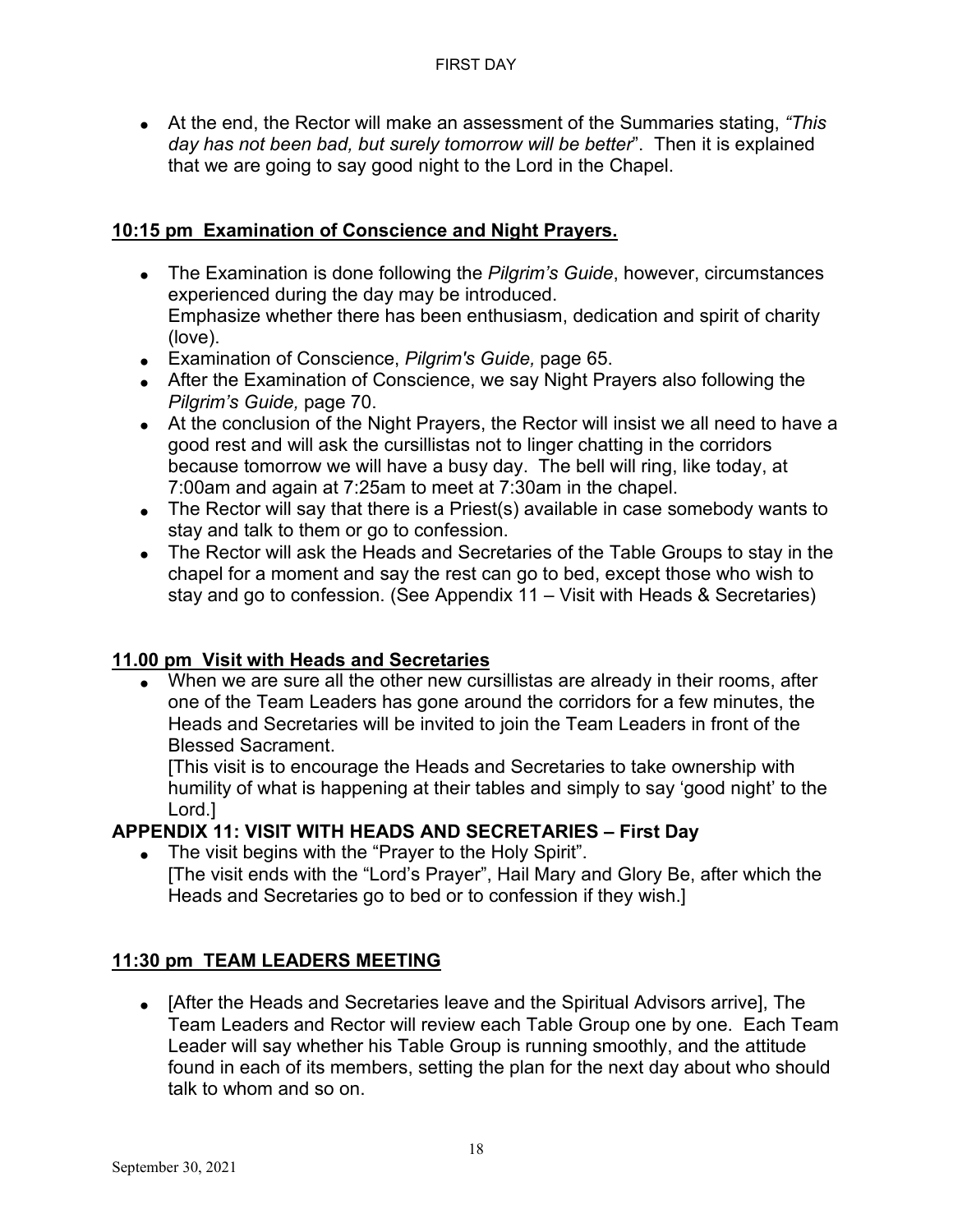- Insist on the "corridor work", the "stabbing" ... [or "final push"] [This means to go back to any topic that a cursillista may have brought up previously to make sure the cursillista feels satisfied. The most important thing in the corridor work is that no one leaves the 3-days without bringing up the thing that bothers them the most. The Team Leader at each table needs to do this with each of his table members. If this doesn't happen, then during the Team Leaders meeting the night before, the table Team Leader passes it on to another team member. The most important part of corridor work is to create and cement the bond of friendship that will carry them into the Fourth Day.]
- Insist on the Team Leaders not getting together forming cliques. We must divide up and mix with the cursillistas in the dining room and in the Chapel, setting the tone, singing, praying aloud, etc.
- Emphasize the plan for tomorrow will be focused on the encounter with God, helping the cursillistas to face their problems, enlightening them. In some cases it is advisable to tell them to consult with a Priest.
- Corridor work brings everyone to an equal footing. If you find it appropriate suggest going to confession.
- After the "Study" Rollo, visits to the Blessed Sacrament by Table Groups begin.
- Notice who has gone to Communion and the attitude with which he has done it.
- Preparation of the Fiesta "improvised" [Social Gathering].
- Have a quick look at tomorrow's Rollos: Study, Sacraments, Action, Obstacles and Leaders.
- Ensure the team meeting does not take longer than is necessary.
- Visit to the Blessed Sacrament.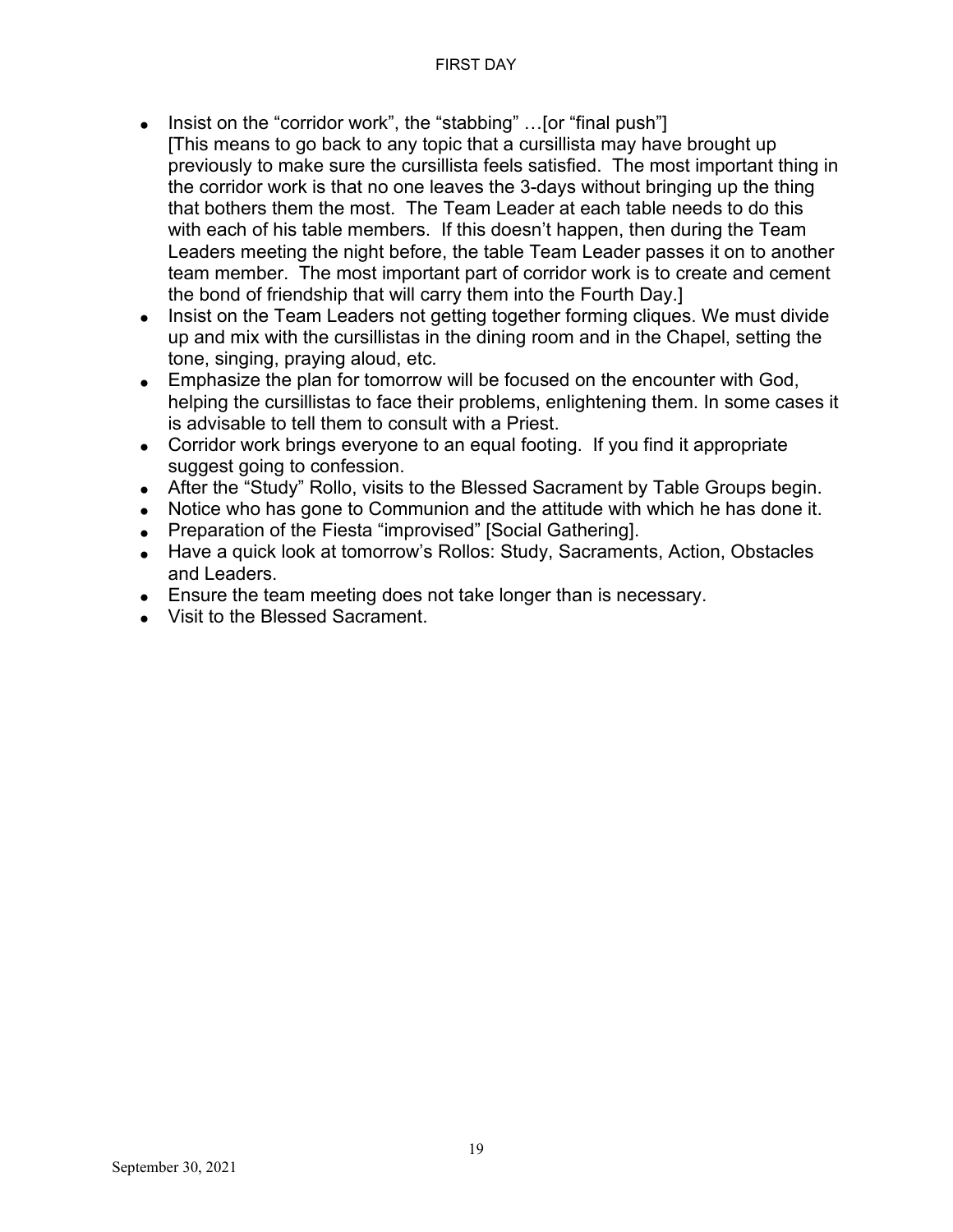#### SECOND DAY

# **SCHEDULE: SECOND DAY - THREE DAY CURSILLO**

## **7:00 am First Bell**

Shower and dress

## **7:25 am Second bell.**

## **7:30 am Chapel**

The Rector will remind everybody there is a Priest available in case someone wants to go to confession.

## **Morning prayers (***Pilgrim's Guide,* **page 19)**

Preparatory Prayer for the Meditation *(Pilgrim's Guide,* page 28)

[Prayer's brief introduction is no longer needed for the last two meditations; instead we begin on the second page with Prayer to the Holy Spirit.]

#### **Meditation: "The Person of Christ".**

After the meditation. "Thanksgiving after Meditation" prayer (*Pilgrim's Guide,* page 29)

## **8:00 am MASS - EUCHARIST**

When praying for the special intentions of the Mass, the Rector will highlight some intentions such as:

- That this Mass may help us to live with enthusiasm, dedication and spirit of charity (love).
- For those present who still have not opened their mind and heart to the spirit of the Cursillo.
- For all the people who are now taking care of our families and, in so doing, have made it possible for us to be here today.
- For the problems of each one of us.
- For him who needs the benefits of this Cursillo the most and for him who believes they need it the least.

**Before communion**: Remind the cursillistas this is a voluntary act, with the only condition being that they are living in Grace.

## **8:30 am Breakfast**

As on the previous day, when everyone is in the dining room a Spiritual Advisor will say grace and with the Team Leaders will serve the tables and will sit at different places in order to talk to anyone who wishes.

When breakfast is coming to an end, it's time for telling a few jokes.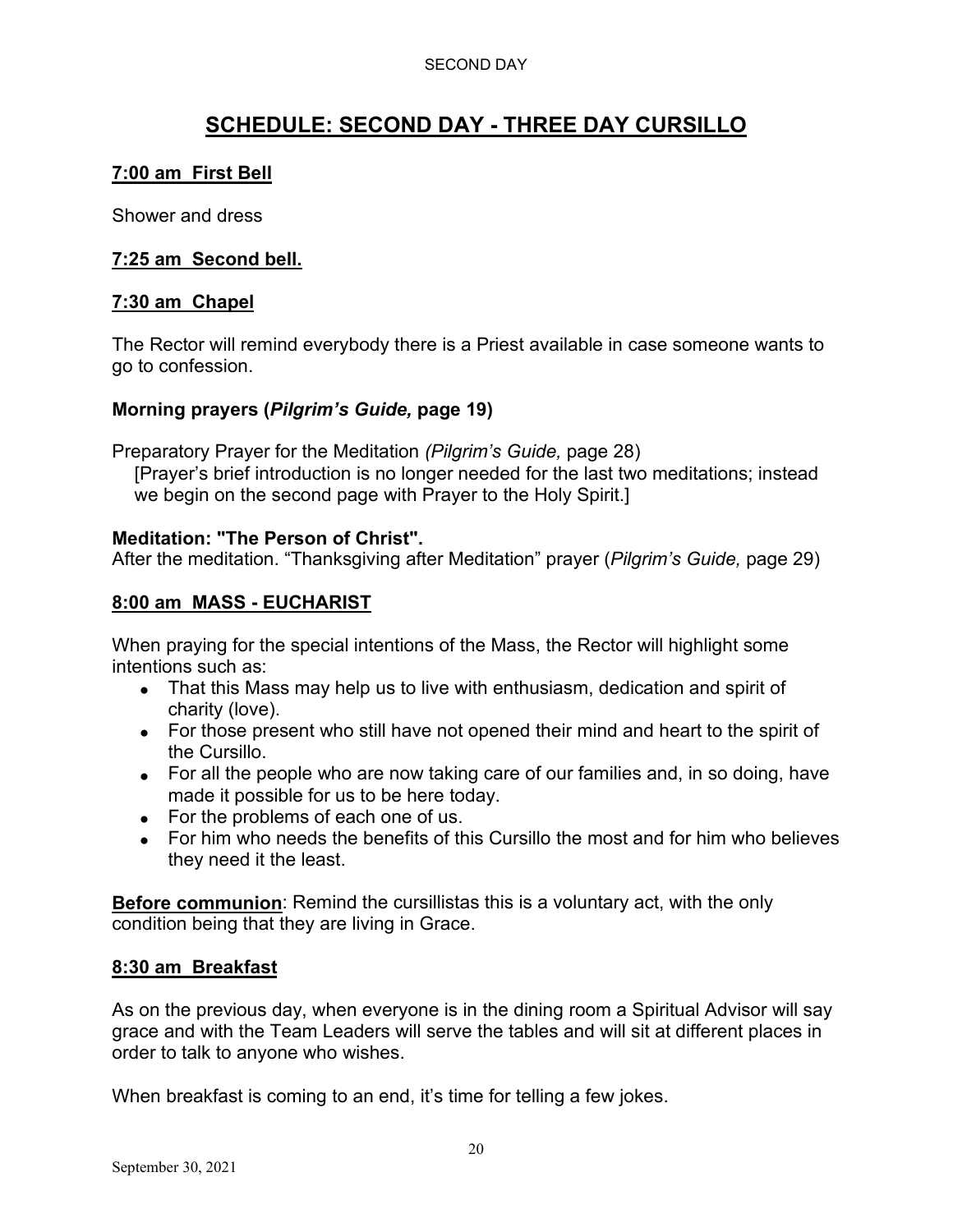Before the Spiritual Advisor gives thanks for the breakfast, the Rector will insist that at the sound of the bell everybody should go to the "Rollo" room.

Do **not** hand out the football, basketball, jump ropes, etc. to the cursillistas yet. If someone asks for them just say, "not available".

## **9:30 am ROLLO: "STUDY"**

## Signing of Pilgrim's Guide

After the rollo, the Rector explains the reason for the blank pages in the Pilgrim's Guide. He suggests to the cursillistas that it would be a good thing to have the signatures of everyone as a memento. He tells the cursillistas that they can go to each table with their *Pilgrim's Guide* to ask for the signature of each cursillista. Everyone should put their name on the front page of the Guide and the name of each Table Group on each of the blank pages. [He tells them there is no rush, they have two days to do it.]

Let the cursillistas know which pages should be left blank for the signature of the Team Leaders and Spiritual Advisors - who will sign the next day.

[The Team Leaders don't sign until the third day using it as an opportunity to reach the cursillistas.]

The Rector also signs their *Pilgrim's Guide* from now on and uses this interaction to encourage the tables to make visits to the Blessed Sacrament both by Table Groups and individually.

[It is best if the tables do not go to the chapel if another group is already in there. The Table Groups go spontaneously to the chapel, the Rector does not direct them when to go and they are encouraged to go as often as they wish.]

We need to emphasize the desirability of becoming familiar with the Lord and to do this it is best to go and see him. The final word is always that of Christ, and here we have Him in the Blessed Sacrament looking forward to our visit.

## **See APPENDIX 12: "THE STORY OF JOHN"**

After reading the story, the Rector refers to the palanca received for the Cursillo, indicating he will leave them on the table, in the room where the rollos are given, so the cursillistas can read them at any time.

The palanca is left there until the end of the Three Day Cursillo weekend.

Also, if appropriate, remind the cursillistas that the Priests are permanently available to them, both for confession and for spiritual direction or just to talk etc.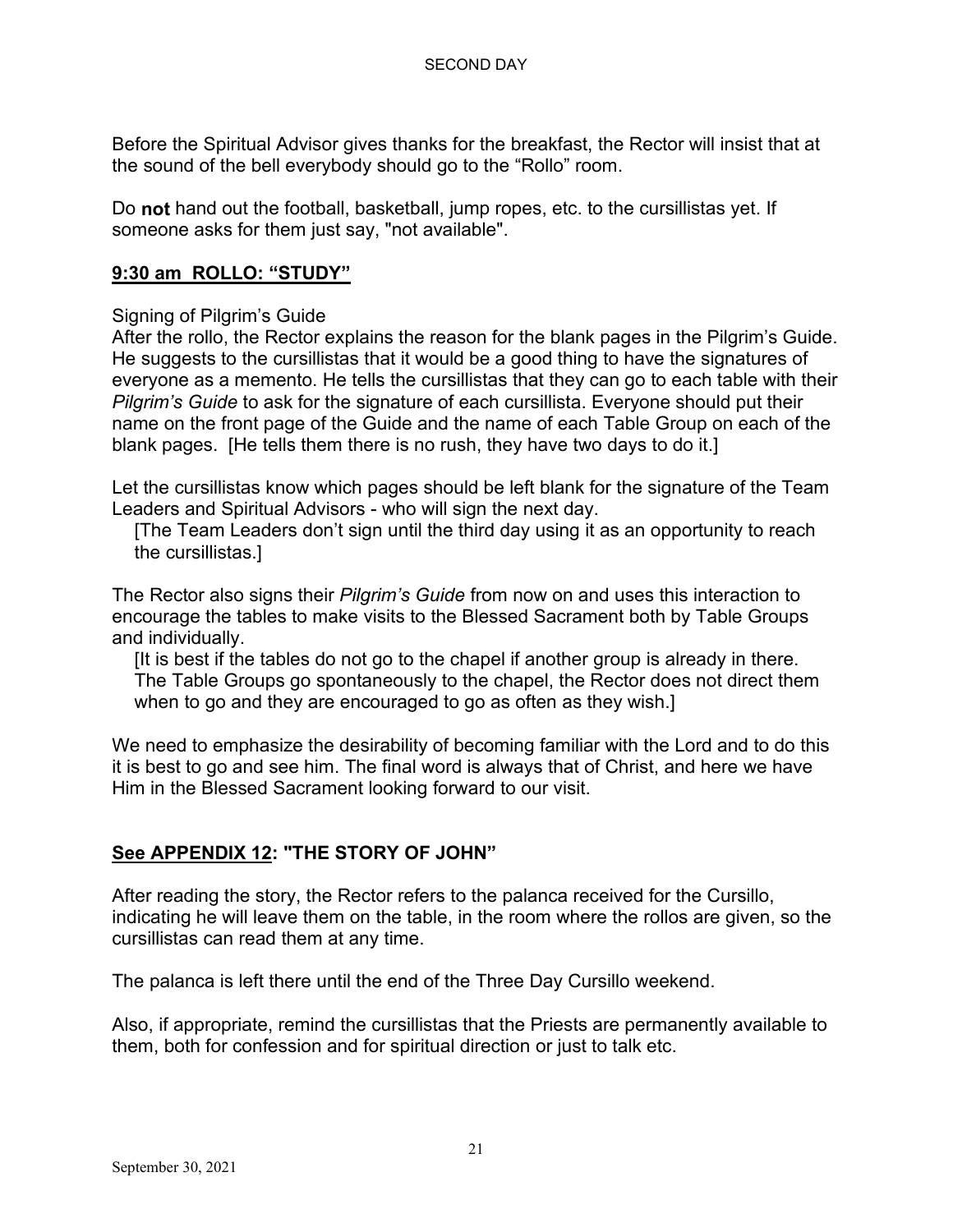From now on, if it has not been possible before, we must begin the "corridor work". Talk one-on-one with everyone, especially the Table Heads of each Table Group and with each of the members of their Table Groups.

The Rector will endeavor to talk to everyone every day.

## **10:45 am ROLLO: "SACRAMENTS" - "How Christ is given to you"**

At the end of the "Rollo" we have to see to it that all go quickly to the chapel to make a joint visit to the Blessed Sacrament. This visit will be led by the Spiritual Advisor who has given the Rollo.

## **12:30 pm Lunch.**

Follow the same procedure as in the previous meals.

At the end of the meal, before thanksgiving, the Rector will announce that until the start of the next Rollo there is free time that we can dedicate to rest, to continue with the summaries, posters, visits to the Blessed Sacrament, signing the *Pilgrim's Guides* etc.

## **2:30 pm ROLLO: "ACTION"**

After the Rollo if it is appropriate or necessary, remind the cursillistas of the tasks remaining: visits to the Blessed Sacrament etc.

## **4:00 pm ROLLO: "OBSTACLES TO THE LIFE OF GRACE"**

After the Rollo, if it is appropriate or necessary, remind the cursillistas of the tasks remaining: visits to the Blessed Sacrament etc.

## **6.00 pm Dinner**

At the end of the meal, before thanksgiving, the Rector will announce that, until the start of the next Rollo, there is free time we can dedicate to rest, to continue with the summaries, posters, visits to the Blessed Sacrament, signing the *Pilgrim's Guides* etc.

## **7:30 pm ROLLO: "LEADERS"**

After the rollo, the Rector announces that we will go to the Chapel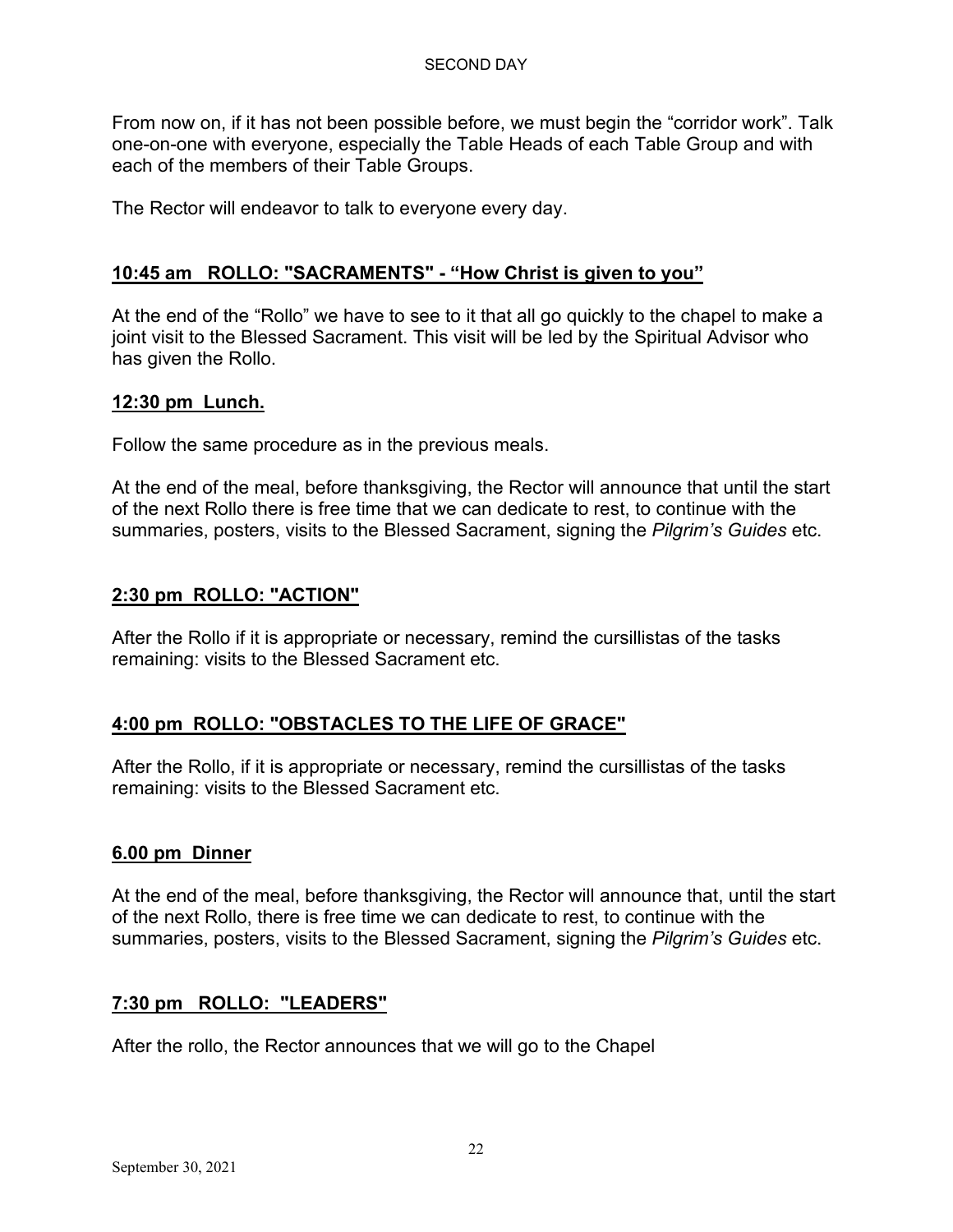## **8:15 pm VISIT AND HOLY ROSARY**

The Rector leads one of the Mysteries of the Rosary if there is time but at least one decade. [Pray it as simply as you would at home.]

## See the *Pilgrim's Guide*, page 55.

After the Rosary we ask everyone to approach the Blessed Sacrament for a visit led by the Rector who will thank the Lord for all we have received today, which is the fruit of His love and of the contribution of enthusiasm, dedication and spirit of charity (love) of all of us present. We also pray for those who pray and sacrifice a great deal for us, for all our own intentions, for those who still walk with their "umbrella open", etc.

After the visit there should be a few minutes of rest, time to catch up on summaries and posters. Indicate the bell will shortly summon us all into the Rollo Room.

Some leaders will prepare for the Fiesta [social gathering].

## **9:00 pm FIESTA "improvised" [SOCIAL GATHERING]**

Jokes, games, songs, humorous stories - relaxation

## **10:00 pm Reunion of the Table Groups in the Rollo Room**

Reading of the summaries and presentation of the posters.

At the end of the meeting the Rector will commend the improvement of the work done, indicating that tomorrow will be better still.

[This should be said lightheartedly using irony.]

## **11:00 pm – CHAPEL: Examination of Conscience and Night Prayers**

Examination of Conscience and Night Prayers (*Pilgrim's Guide*, page 65)

After the prayers, remind the cursillistas that the Priest(s) are available to everyone for confession or to talk with them. As we did the previous day, ask the Heads and Secretaries to stay on for a few minutes more.

Warn everybody that tomorrow the bell will ring again at 7:00 am.

After others have left, during the visit with the Heads and Secretaries of Table Groups in front of the Blessed Sacrament, we ask them to cooperate in helping those most in need, those who feel most lonely, he who has not quite given himself over to the process, and so on.

We end this visit by praying the "Our Father", "Hail Mary", and "Glory Be".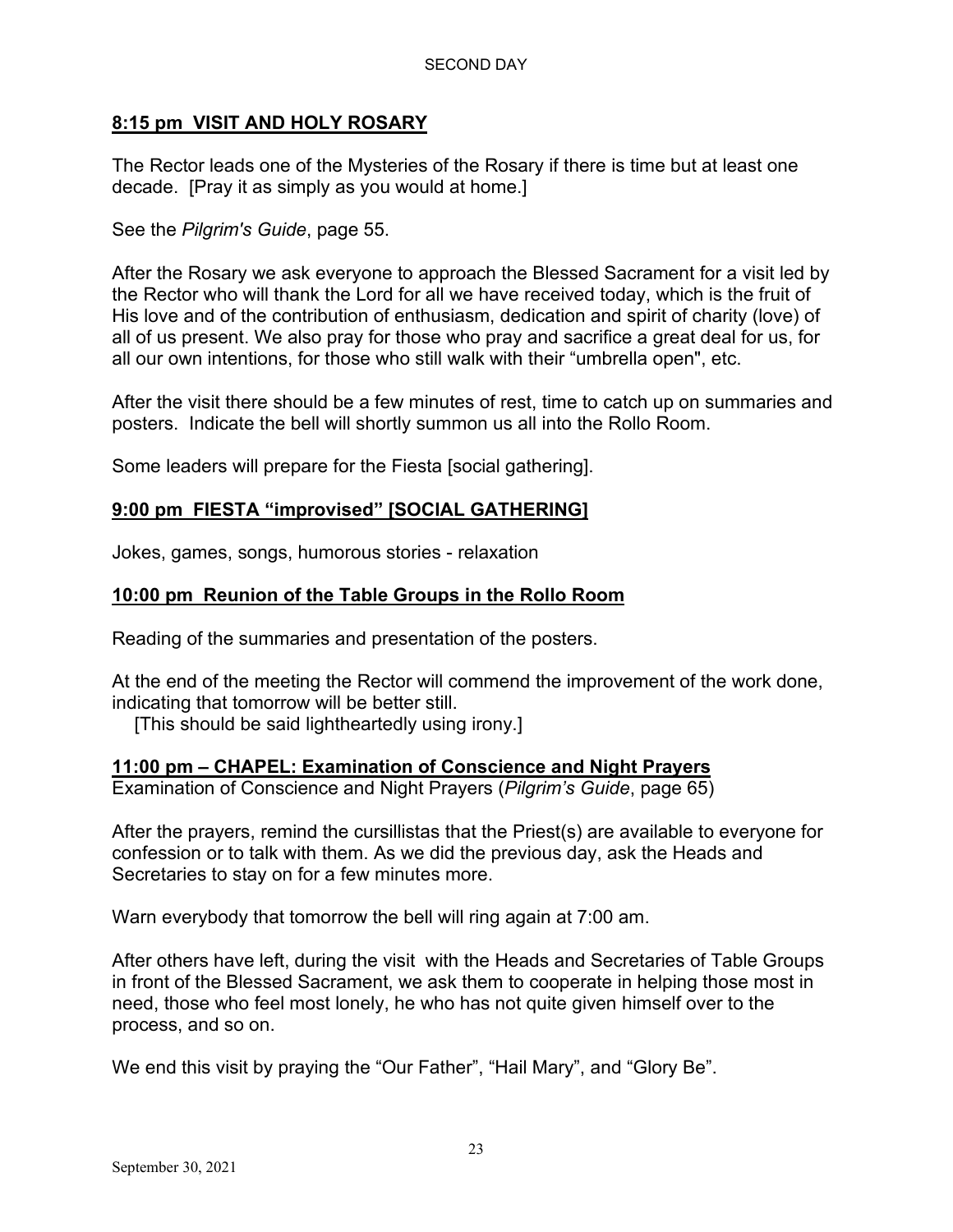## **11:30 pm TEAM LEADERS MEETING**

We review the work and smooth running of each of the Table Groups and the cursillistas in turn. If there are still one or several cursillistas who have not yet decided to live in Grace, specify who is going to talk to them.

Emphasize that on the last day we all have to have direct contact with each and every one of the cursillistas, but not only at the time when they submit their *Pilgrim's Guide* to us to have it signed, but also during the free times, meals etc. Indicate that if appropriate and without forcing anyone, to invite the cursillistas**,** after speaking with them, to finish the conversation before the Lord in the Blessed Sacrament.

We should recommend keeping on with the collective visits and also accompany them on some individual visits.

Explain all about the signatures in the *Pilgrim's Guide*.

[Explanation is that it is not only to sign it but to take advantage of the opportunity to talk to the cursillistas.]

When preparing the Mass for tomorrow remember, it should be participatory but as simple as possible without complicating it with uncommon "additions" different to normal everyday life. Bear in mind that in the Cursillo we proclaim that what we have lived on the Cursillo weekend serves as the model for everyday life.

Advise the team that during the Total Security Rollo, they must take the Group Reunion seriously.

Do not waste time getting dressed up for the Clausura.

If the new cursillistas ask questions about the Clausura, answer briefly without putting too much emphasis on it.

Discuss how the "Mañanitas" will happen.

Think about the group photo and when we should ask the new cursillistas to pay for the cost of the weekend.

Remember that tomorrow afternoon guests may come to join in the Group Reunion

Do not extend this meeting more than necessary as we need to get up early tomorrow for the "Mañanitas".

End the night the same way as the night before with a brief visit to the chapel to give thanks.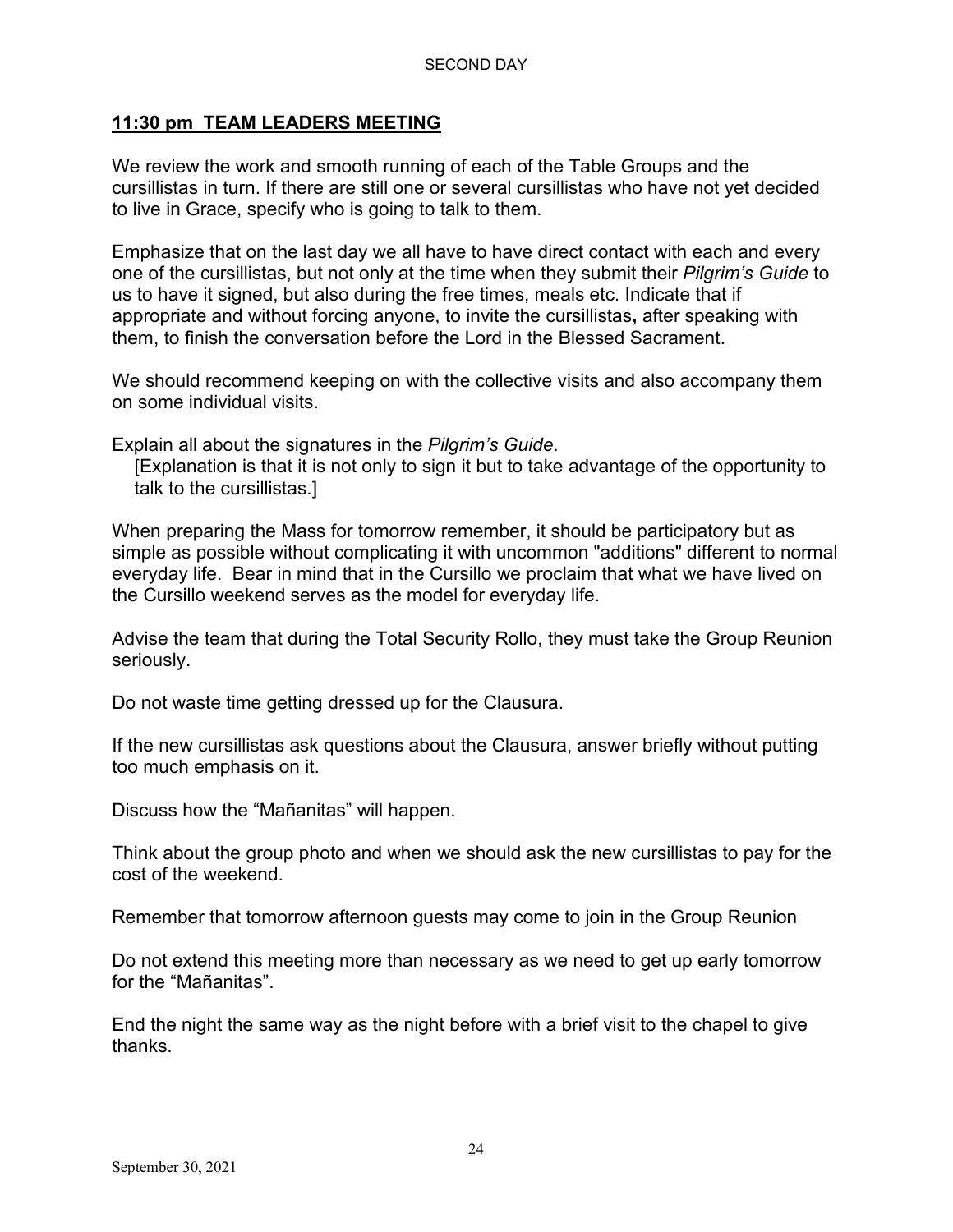#### THIRD DAY

# **SCHEDULE: THIRD DAY - THREE DAY CURSILLO**

## **6.55 am First bell. "MAÑANITAS" (See APPENDIX 13: Mañanitas)**

It is important to wake everybody up.

[Team Leaders join the community who have come to sing the Mañanitas song.]

The Team Leaders must devote their attention to spot any new cursillista who might feel alone because amongst the visitors attending the "Mañanitas" there is no relative or close friend of his. None of them should feel alone.

Do not forget that the "Mañanitas" is primarily dedicated to the new cursillistas. Each leader will pay attention to the cursillistas of his Table Group: if they are all present, if they are alone, and so on.

This encounter with the community should not last too long; because it would eventually run out of steam. Besides, it could also hinder the progress of the weekend.

When the Rector discreetly suggests it, we must say goodbye to the visitors attending the "Mañanitas". Once they have left, we will ring the bell to go to the chapel.

## **7:45 am Chapel**

Morning prayers and offering of works (*Pilgrim's Guide,* page 19)

Preparatory prayer before Meditation (*Pilgrim's Guide*, page 28) **Meditation: "Christ's Message to the Cursillistas"** Thanksgiving after Meditation (*Pilgrim's Guide*, page 29)

## **8:15 am Breakfast and free time**

At the end of breakfast the Rector will inform everyone that upon leaving the dining room a photograph of the whole group will be taken.

## **Group Photo.**

## **9:00 am ROLLO: "STUDY OF THE ENVIRONMENT"**

Before the rollo, the Rector will inform them that today there will be no posters, in order to have more time for getting to know each other better and to get better acquainted with Christ in our visits to the Blessed Sacrament.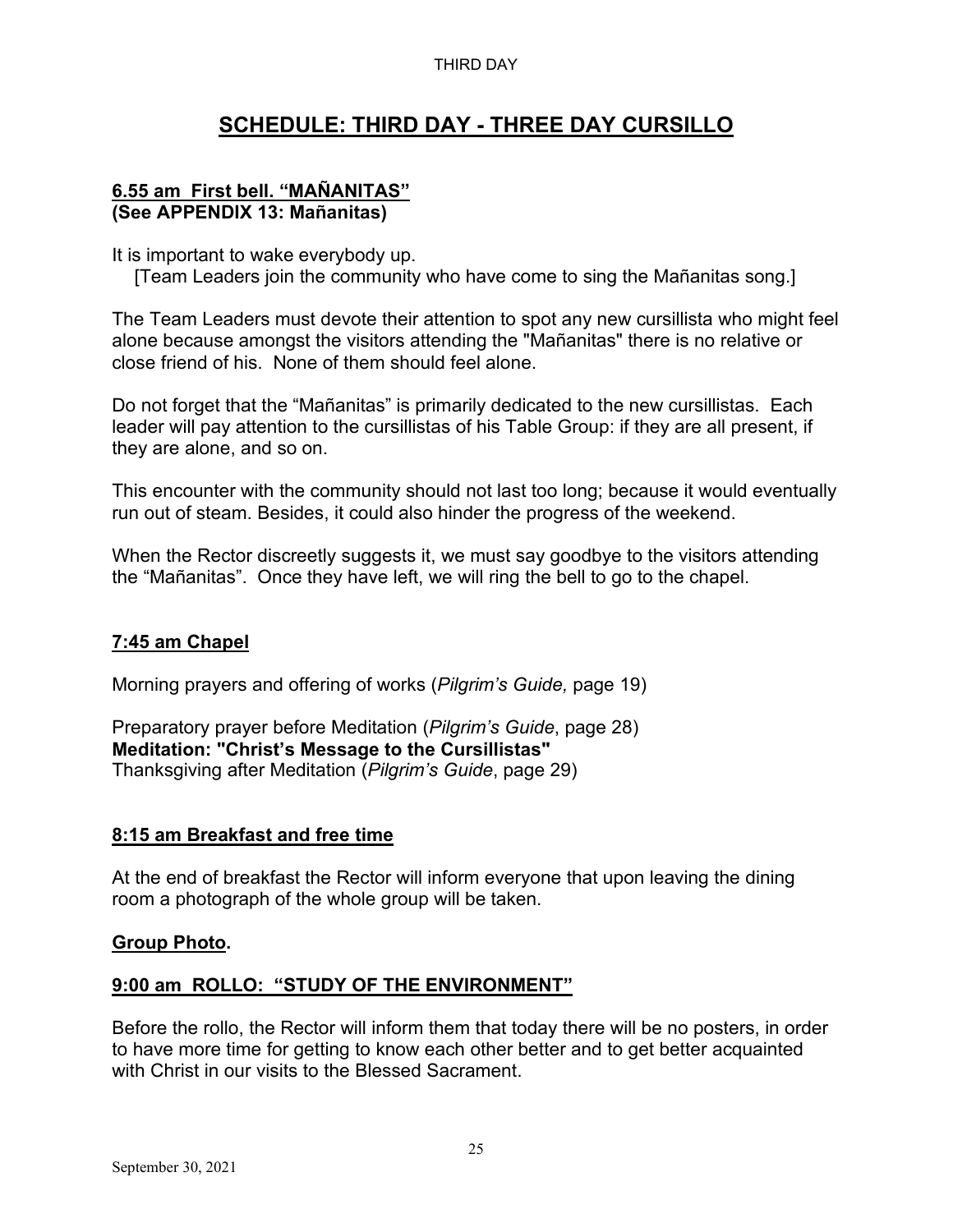It is important, however, to continue taking notes.

After the Rollo the Rector will inform the cursillistas that the blank pages left in the Pilgrim's Guide (as from page \_\_\_\_\_ onward) are for the signatures of the Team Leaders and Spiritual Advisors. He will point out that there will be plenty of time throughout the day and therefore no one needs to line up to get an autograph.

## **10:45 am ROLLO: "LIFE IN GRACE." See APPENDIX 14 – SERVICE SHEET**

Hand out Service Sheets and make sure Spiritual Advisor knows that this has been done.

## **12:00 pm MASS**

Emphasize the importance of the Mass on Sunday, making it participatory but always within the normal limits. To this end and if possible, seats are positioned so that everyone can see each other, and everyone participates in the prayers of intercession, singing, and the sign of peace.

In the Cursillo weekend there is no place for "all kinds of additions or things not normally done in everyday life".

[This Sunday Mass is simply what they will experience when they return to their environments and attend Sunday Mass in their parish, therefore it is part of the weekend experience and not included as part of the Clausura.]

## **1:00 pm Lunch**

After lunch, before giving thanks, the Rector will explain the cost of the Cursillo weekend, the meals and the materials. He will hand out envelopes so everyone can pay their share, but each one will put in the envelope what they want and can. If anyone does not have enough money to pay for his share, he should not worry, and if some people want to pay more than their share, we thank them. This is called the 'moment of pain talk'.

## **2.00 pm ROLLO: "CHRISTIANITY IN ACTION"**

After this Rollo the Rector will establish the groups that will form the Group Reunions after the "Total Security" Rollo, including the Rector. He will bring together those that it has been noticed have formed an affinity for each other throughout the weekend, or those who usually frequent the same environment. We will combine the Team Leaders and visitors according to the same criterion.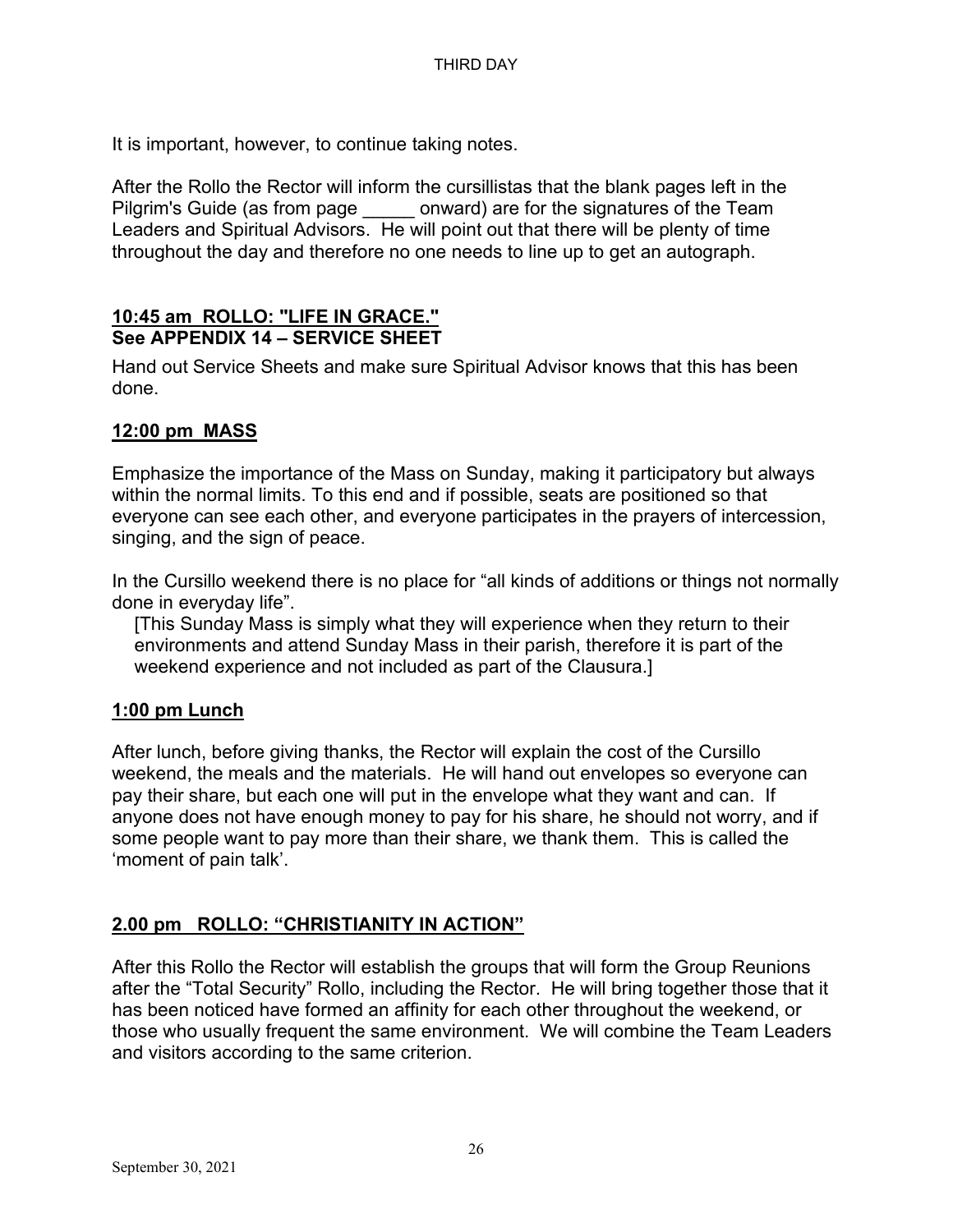It is advisable that to form the groups the Rector requires the cooperation of one of the Team Leaders.

Prepare the list of the 'distinguished visitors' [irony] who have agreed to speak at the Clausura and the name of the person who will let them know that they will be called upon to speak.

## **3:00 pm ROLLO: "CURSILLISTA BEYOND THE CURSILLO"**

[There are no summaries after this Rollo.]

## **3:30 pm ROLLO: "TOTAL SECURITY"**

Before the "Prayer to the Holy Spirit", the Rector will announce that some friends have been invited to join us and are here to live with us the last hours of the weekend. He will introduce them and ask them to stand up and will ask for applause for them.

The visitors will have joined the Cursillo weekend during the previous break.

At the end of the Rollo, which ends up talking about the Ultreya, the new cursillistas will be informed of the place and time where the weekly Ultreyas are held.

The Ultreya is offered as a service rendered, not as an obligation with which they have to comply.

After the Total Security Rollo everyone will do Group Reunion.

[This is an actual Group Reunion.]

The Rector forms the Group Reunions. The new cursillistas will be formed into groups with either one Team Leader or one of the visitors in each group. They will be grouped by environments or friendships that have been observed during the Cursillo weekend. [Visitors come in depending on the number of new cursillistas but never more than three. This is to ease the new cursillistas into the first Ultreya. There will most likely be more Group Reunions than Table Groups.]

This is not a test or a simulation Group Reunion for the new cursillistas to see how it is done, but an actual Group Reunion where everybody will share experiences lived during the Cursillo weekend and talk about their apostolic plans after the Cursillo weekend.

The Three Day Cursillo weekend is just the beginning of a process of friendship that must be cultivated. Therefore, during the Group Reunion which is held after the "Total Security" Rollo, we should try to find out from each new cursillista if they will have the possibility of attending the Ultreya. In case someone cannot attend Ultreya for reasons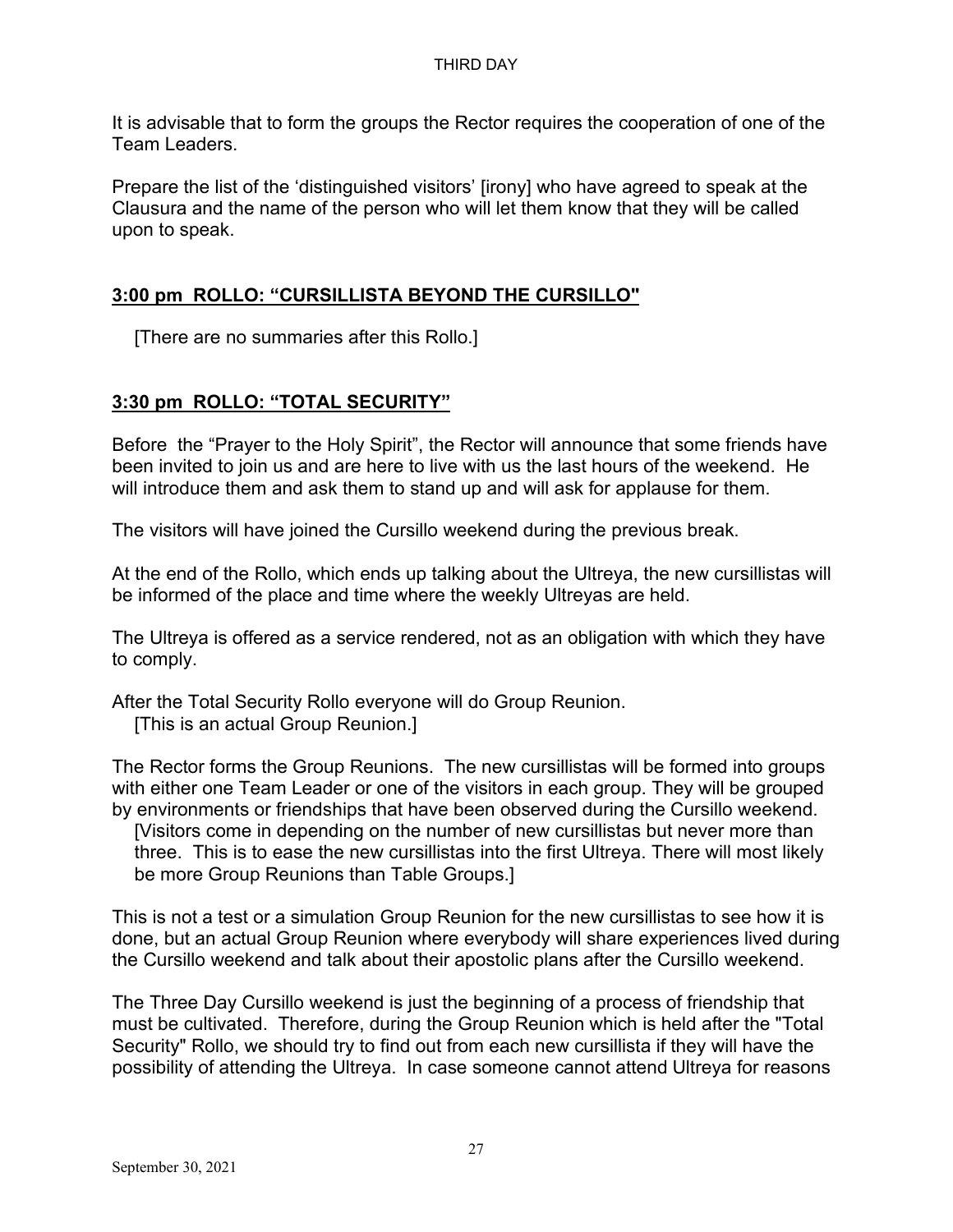of work or any other cause, we will try to specifically fix the possibility of post-weekend meetings with him.

After the Group Reunions the Rector will explain the proceedings of the Clausura.

We will inform them that a representative of each Table Group, chosen by the members of the same, will speak [sharing briefly what the Cursillo has meant to the whole Table Group] and then, "jumping in with both feet", the other new cursillistas who wish to, may do so.

[Those who spoke on behalf of the Table Group are encouraged to also share what it has meant to them individually.]

It is important to stress the fact that no one is obliged to speak and those who will speak do not have to thank anyone, but instead talk about what they have experienced.

We have to explain that all those visitors attending the Clausura have in their turn attended a Three Day Cursillo weekend and know what it is about. After the new cursillistas have spoken, it will be the 'distinguished visitors' and the Team Leaders' turn to speak.

At the end of the Clausura every new cursillista will be given his Service Sheet. Therefore, we must make sure we find an opportunity to remind the cursillistas to give their Service Sheets to the Spiritual Advisors, if they have not done so yet.

[The Spiritual Advisor will tell the Rector if there are any that are missing. If, after the reminder, someone has not handed in their Service Sheet nothing is said.]

Break of fifteen minutes for everyone to pack.

During the break, some of the leaders will prepare the place where the Clausura will be held.

During the break the Team Leaders will try to build bridges vis-à-vis the Postcursillo, if they have not been able to do it during the afternoon or at the Group Reunions.

One of the Team Leaders will inform the 'distinguished visitors' who have been asked to speak during the Clausura.

It's time now to settle the bill with the head of the retreat house and pay for the accommodation and food, if it hasn't been done previously.

[This will depend on the facility and the arrangements that have been made.]

At this moment we ask for a round of applause for the people who have served us over the three days.

[This may be the retreat house staff or the kitchen team.]

It is important not to delay the start of the Clausura. We must strive to be punctual.